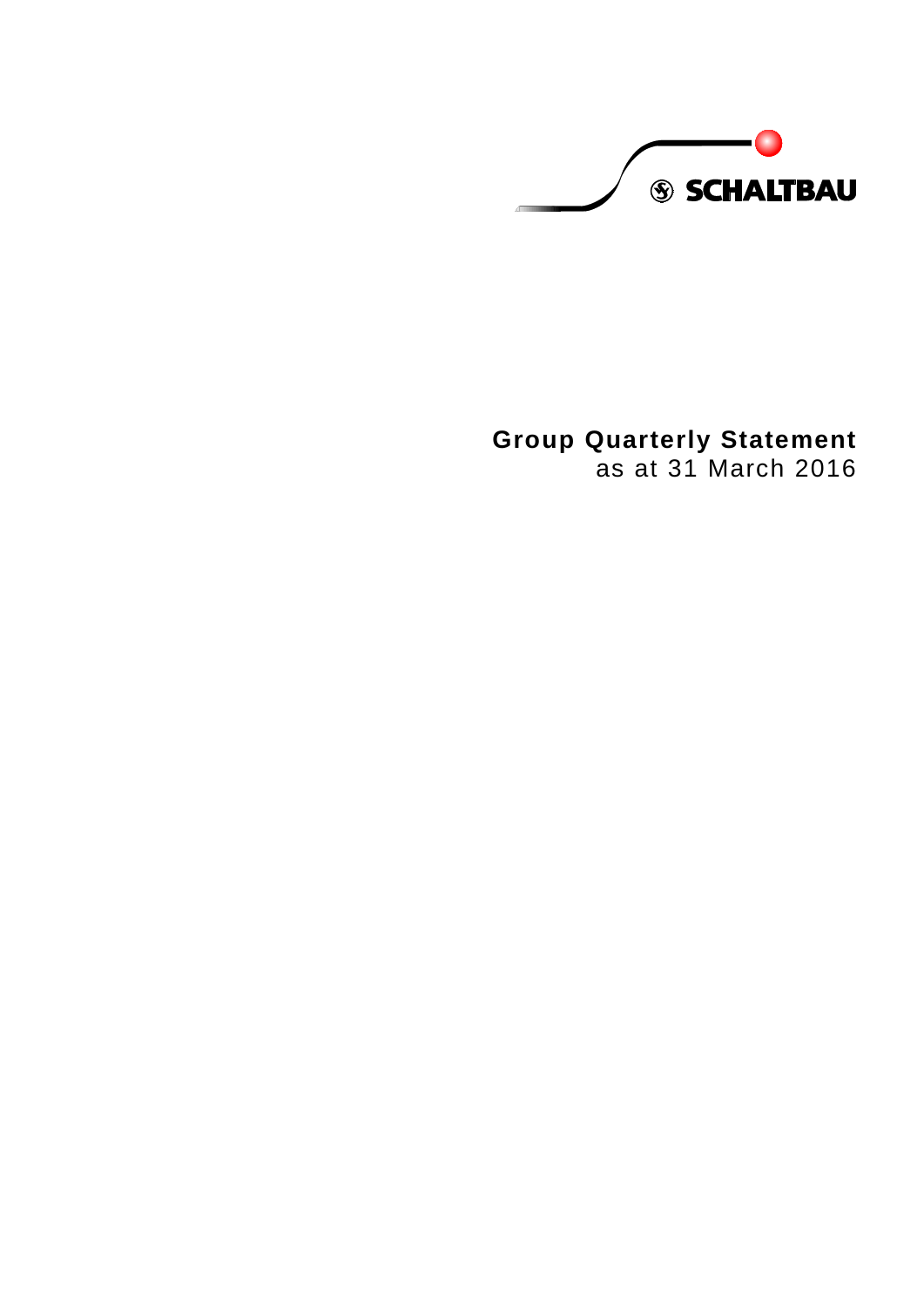# **Schaltbau Group Key Financial Figures for the period ended 31 March**

| <b>Group key financial figures</b>                       |             | 31 March | 31 December | 31 March | 31 December |
|----------------------------------------------------------|-------------|----------|-------------|----------|-------------|
|                                                          |             | 2016     | 2015        | 2015     | 2014        |
|                                                          |             |          |             |          |             |
| <b>Order situation</b>                                   |             |          |             |          |             |
| Order-intake                                             | $\notin$ m. | 155.5    | 508.4       | 127.2    | 449.4       |
| Order-book                                               | $\notin$ m. | 363.3    | 325.3       | 306.6    | 281.9       |
|                                                          |             |          |             |          |             |
| Income statement                                         |             |          |             |          |             |
| <b>Sales</b>                                             | $\notin$ m. | 117.4    | 496.7       | 107.4    | 429.6       |
| Total output                                             | $\notin$ m. | 120.2    | 501.2       | 113.2    | 440.3       |
| <b>EBITDA</b>                                            | $\notin$ m. | 7.7      | 49.5        | 11.1     | 38.3        |
| Profit from operating activities (EBIT)                  | $\notin$ m. | 4.0      | 36.6        | 8.4      | 27.3        |
| EBIT margin                                              | %           | 3.4      | 7.4         | 7.8      | 6.4         |
| Group net profit for the period                          | $\notin$ m. | $-1.3$   | 23.5        | 3.8      | 29.1        |
| Profit attr. to shareholders of the AG                   | $\notin$ m. | $-2.4$   | 17.4        | 2.4      | 24.8        |
| Return on capital employed                               | $\%$        | 4.7      | 11.0        | 11.4     | 10.6        |
|                                                          |             |          |             |          |             |
| <b>Balance sheet</b>                                     |             |          |             |          |             |
| <b>Fixed Assets</b>                                      | $\notin$ m. | 182.7    | 185.7       | 134.7    | 134.1       |
| Working capital                                          | $\notin$ m. | 155.6    | 147.6       | 159.3    | 122.6       |
| Capital employed                                         | $\notin$ m. | 338.3    | 333.3       | 294.0    | 256.7       |
| Group equity                                             | $\notin$ m. | 121.9    | 129.5       | 114.7    | 112.5       |
| Net financial liabilities                                | $\notin$ m. | 140.7    | 128.8       | 104.1    | 79.8        |
| Balance sheet total                                      | € m.        | 454.4    | 454.2       | 389.5    | 361.2       |
|                                                          |             |          |             |          |             |
| Personnel                                                |             |          |             |          |             |
| Employees at end of reporting period                     | Number      | 2,986    | 2,973       | 2,681    | 2,651       |
| Personnel expense                                        | $\notin$ m. | 41.2     | 157.4       | 36.8     | 138.2       |
| Personnel expense <sup>1</sup> per employee <sup>2</sup> | $\in$ 000   | 59.2     | 59.7        | 59.3     | 60.9        |
| Total output <sup>1</sup> per employee <sup>2</sup>      | $\in$ 000   | 173.0    | 190.2       | 182.5    | 194.0       |
| Earnings per share                                       |             |          |             |          |             |
| Earnings per share (undiluted)                           | €           | $-0.4$   | 2.90        | 0.40     | 4.07        |
| Earnings per share (diluted)                             | $\in$       | $-0.4$   | 2.90        | 0.40     | 4.07        |

 $1$  Based on figures to date extrapolated to twelve months

 $2$  Weighted average for period including trainees, executive directors and members of Management Board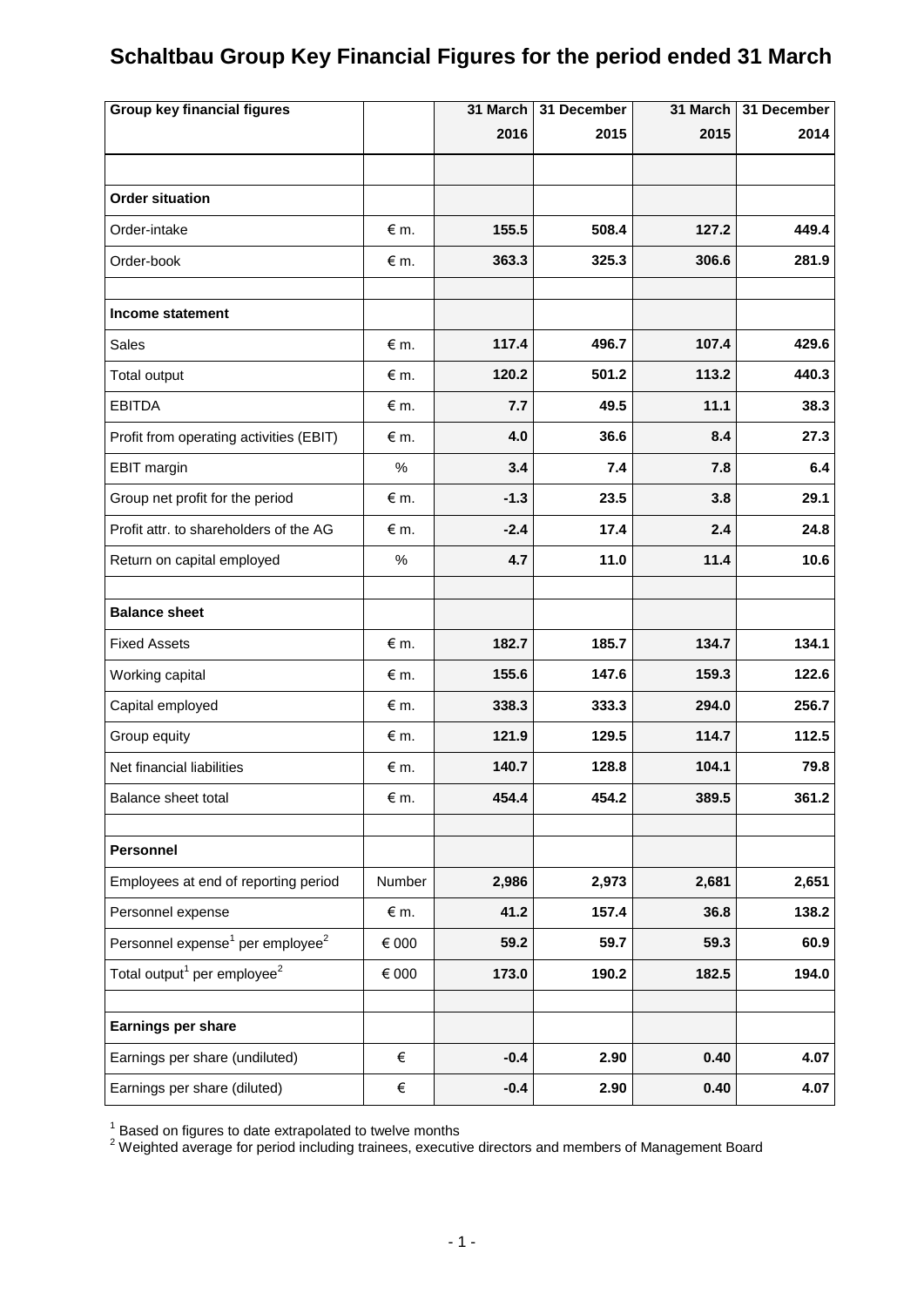### **Contents**

| 3              | Foreword                                                         |
|----------------|------------------------------------------------------------------|
| 5              | Schaltbau Group continues to grow                                |
| 5              | Challenging business environment                                 |
| 6              | Earnings on target                                               |
| 6              | The Mobile Transportation Technology segment                     |
| $\overline{7}$ | The Stationary Transportation Technology segment                 |
| 7              | The Components segment                                           |
| 8              | Financial and net assets position remains solid                  |
| 8              | Staff numbers remain stable                                      |
| 8              | Forecast reaffirmed                                              |
| 9              | Quarterly Key Figures as at 31 March 2016                        |
| 9              | Consolidated Income Statement for the period ended 31 March 2016 |
| 10             | <b>Consolidated Cash Flow Statement</b>                          |
| 11             | <b>Consolidated Balance Sheet</b>                                |
| 12             | <b>Consolidated Statement of Changes in Equity</b>               |
| 14             | <b>Explanatory Notes and segment information</b>                 |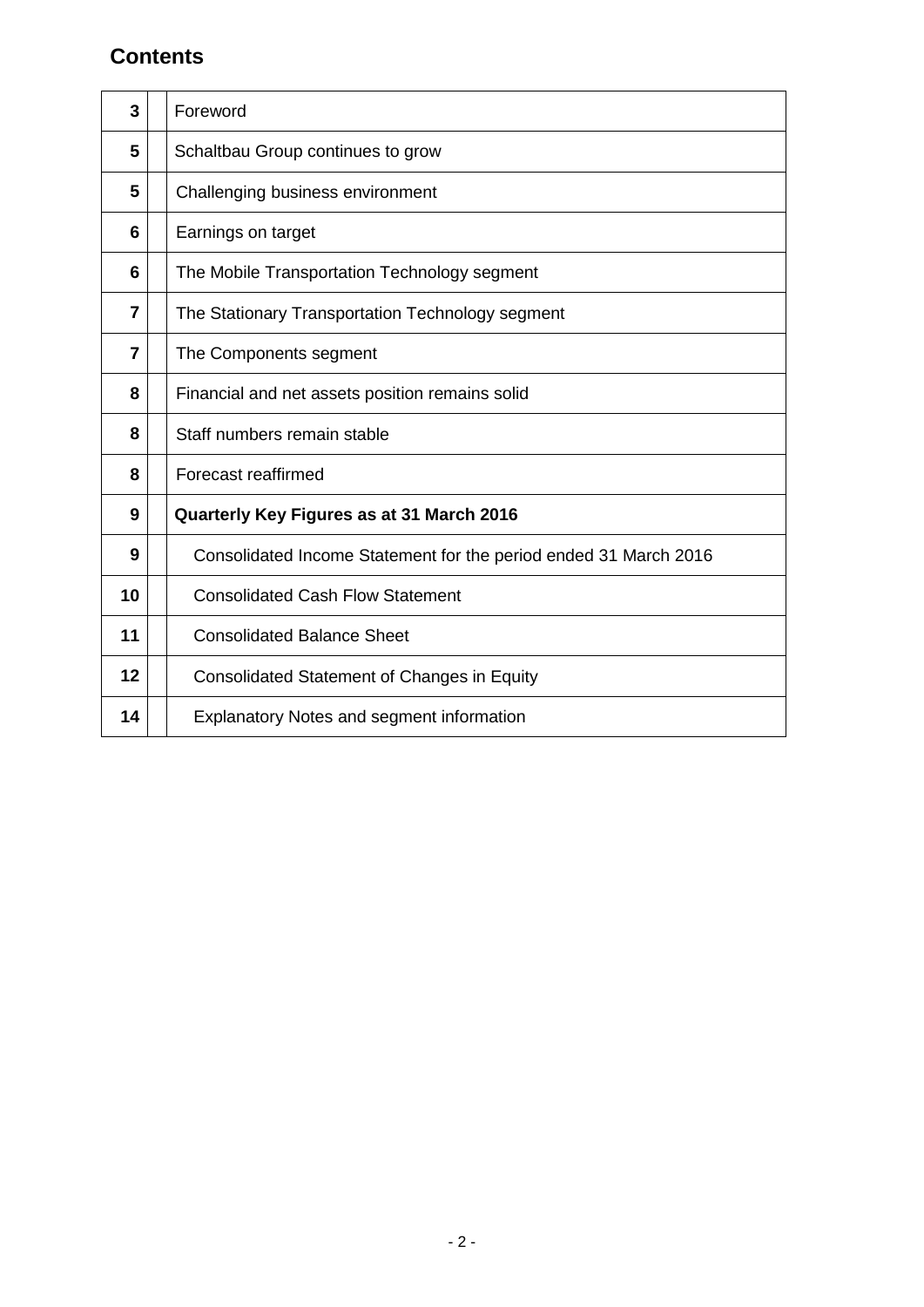# Dear Shareholders

Even at this early stage, we can safely say that 2016 will be another year of growth for the Schaltbau Group. Order intake rose by a pleasing 22 per cent during the first quarter, considerably exceeding our own expectations. The increase clearly illustrates that our customers perceive us as an important and reliable systems supplier as well as a partner in the shaping of safe, comfortable, convenient and competitive rail travel going forward. The strategy of acquisition and a constant high level of investment in innovative products and solutions that the Schaltbau Group has pursued in recent years has proved to be right on track.

The substantial increase in order volume means we can expect to see sales grow as scheduled in the further course of the year. Earnings have already risen by more than nine per cent during the first three months of the current year. The positive impact of this primarily organic growth stood in contrast to growth-related additional costs. One example is our Spanish subsidiary ALTE, which was able to improve its market position with the help of well targeted investments in technology and production processes – and was subsequently awarded a very important order for the supply of train sanitary systems on this basis. Irrespective of this success, over the next few months we will continue to deploy the necessary financial resources to further strengthen the position of this entity and consciously accept the negative factors caused by the upfront expenditure.

In view of the significant improvement in earnings scheduled in the following months and particularly in the second half of the year, quarterly earnings (EBIT) of  $\epsilon$  4.0 million are in line with our expectations. We therefore reaffirm our EBIT target of  $\epsilon$  41.5 million for the full year 2016. The consolidation and integration of Albatros, in which we increased our shareholding to 92 per cent in December 2015, forms a further key target for the current fiscal year. At this point, I would like to reiterate that the digital interconnectedness of components, subsystems and systems will continue to drive development in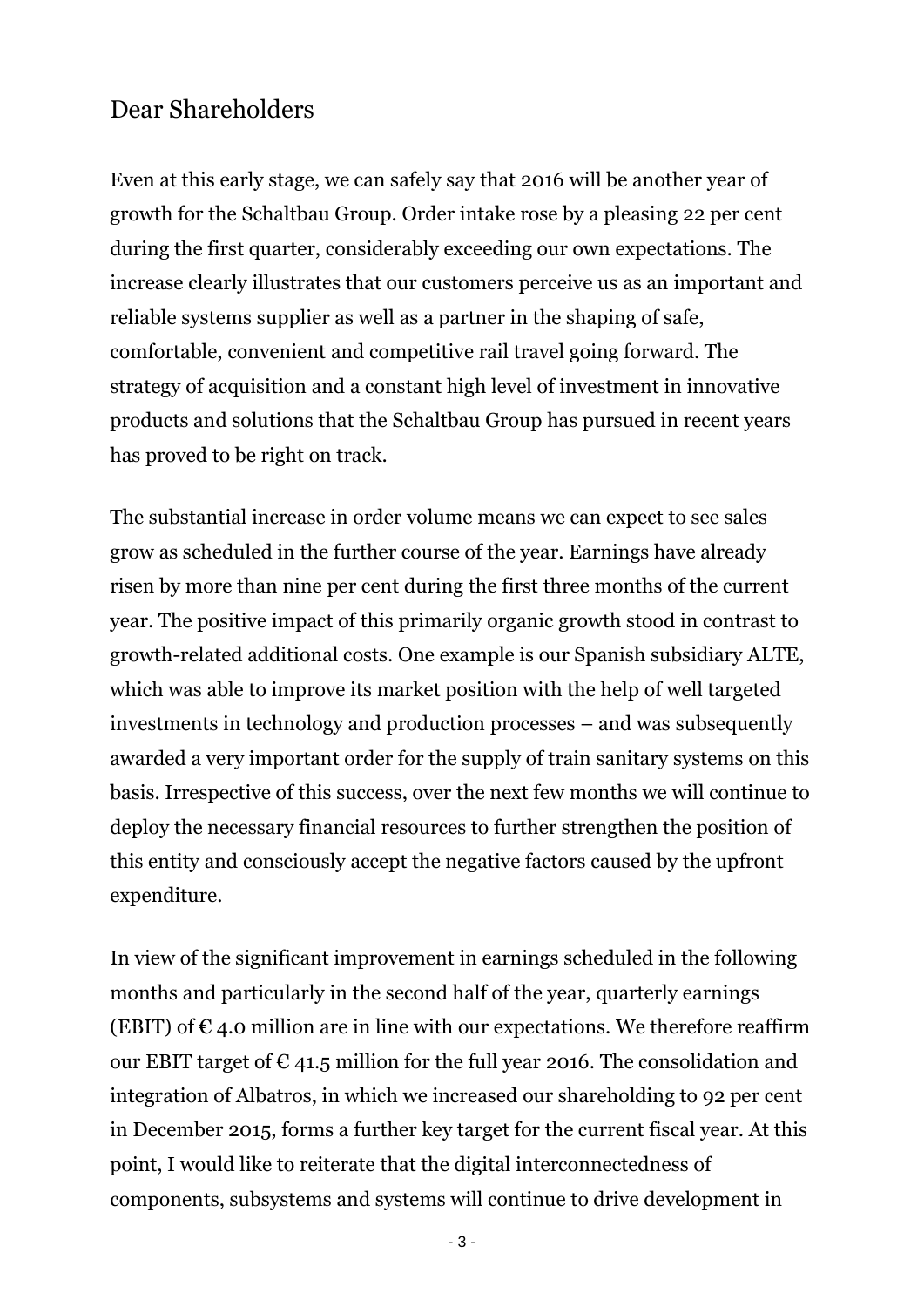the Schaltbau Group's business environment in the years to come and trigger effects that will greatly benefit the entire Group. Albatros will play a major role in this endeavour.

Nonetheless, we will continue to do everything required to maintain the balance between growth on the one hand and dependable results on the other. In the Schaltbau Group's business environment, there is no alternative to making active use of all financially viable expansion options currently open to us, as in future too, the expenditure needed to promote growth will continue to go hand in hand with a perceptible rise in the level of earnings, both in the following quarters and in the years ahead.

Kind regards

 $1/2$ 

Dr Jürgen Cammann Spokesman of the Executive Board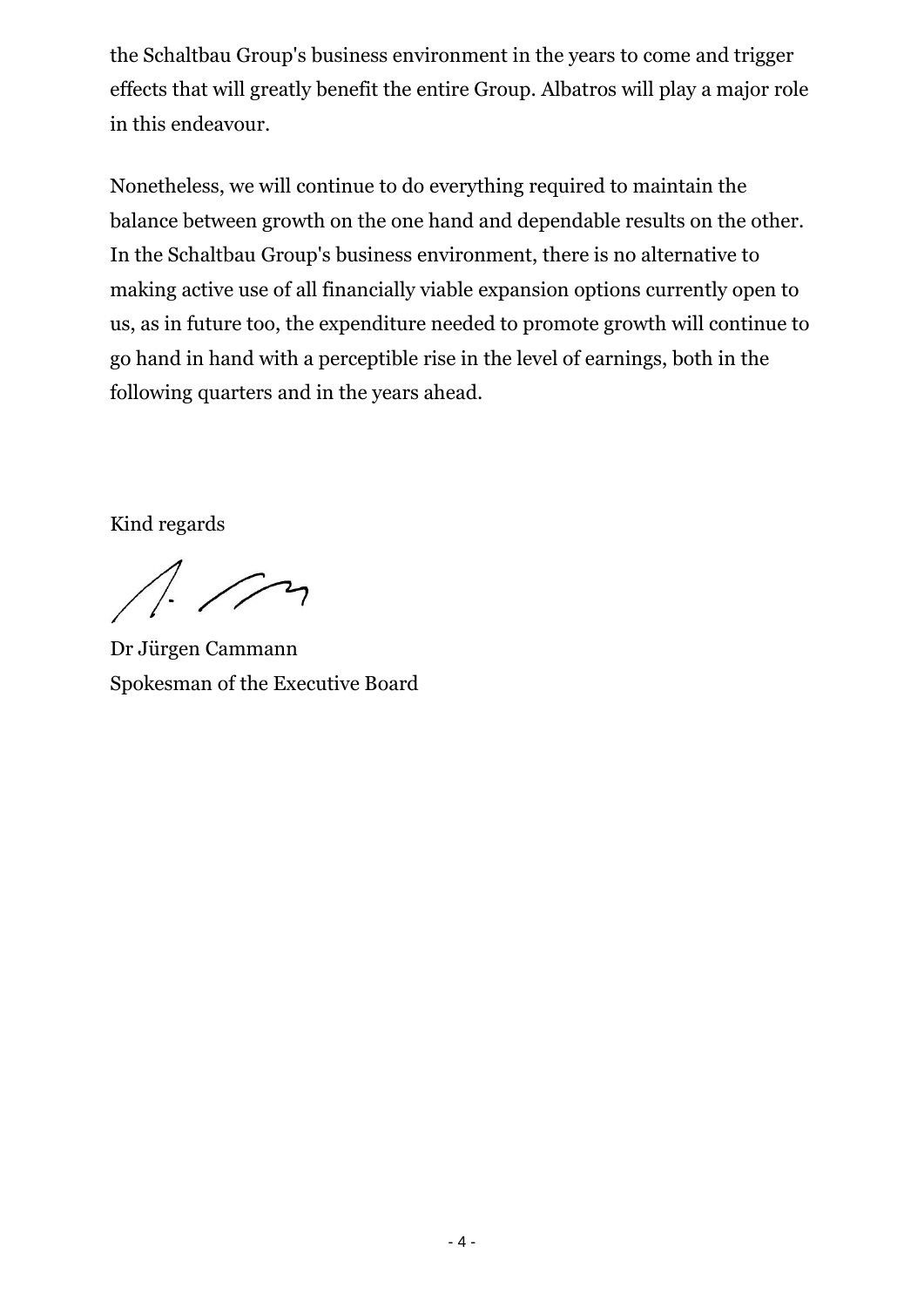# Schaltbau Group continues to grow

The Schaltbau Group started the new fiscal year with a significant increase in order intake figures and, at the end of the first three-month period, remains firmly on course for achieving its growth targets. Around 60 per cent of the € 28.3 million rise in order volume was driven by organic growth across all segments. After several years of investment backlog in Germany, order volumes in the Rail Infrastructure business field are also on the rise. Moreover, order intake was positively impacted by SPII and RDS, which were not yet consolidated in the first quarter one year earlier. At € 363.3 million, the Schaltbau Group's order book was € 38 million larger than at 31 December 2015.

| Key performance figures for the Schaltbau Group |                  |                  |           |  |  |  |
|-------------------------------------------------|------------------|------------------|-----------|--|--|--|
| $\ln \epsilon$ m.                               | 1st quarter 2016 | 1st quarter 2015 |           |  |  |  |
| Order intake                                    | 155.5            | 127.2            | 22.2%     |  |  |  |
| Sales                                           | 117.4            | 107.4            | 9.3%      |  |  |  |
| <b>EBIT</b>                                     |                  | 8.4              | $-52.4\%$ |  |  |  |

The sales increase of  $\epsilon$  10.0 million is primarily attributable to additional revenue growth in the Brake Systems business field (Stationary Transportation Technology segment) and the consolidation of SPII in the Components segment. Overall, 45.7 per cent of sales were generated on European markets outside Germany and a further 23.1 per cent outside Europe. The higher level of total output stood in contrast to changes in the product mix and a more pronounced, growth-driven rise in costs, which are reflected in the development of EBIT.

# Challenging business environment

In April, the International Monetary Fund (IMF) downwardly adjusted its previous global economic growth forecast from 3.4 per cent to 3.2 per cent for the full year 2016. The revised forecast applied equally to industrialised nations, emerging markets and developing countries. For the eurozone, the IMF now predicts 1.5 per cent growth in economic output for the full year, 0.2 percentage points down on the 1.7 per cent forecast in January.

Despite demand for rolling stock remaining strong, the market continued to be highly impacted by strong price competition and the uncertain market environment in Russia and China. After years of investment backlog in the field of Rail Infrastructure, DB Netz AG has meanwhile begun placing an appreciably larger volume of orders. The level of demand from bus and other automotive manufacturers, however, was slightly down on the previous year.

On procurement markets, the prices of copper, aluminium, silver and gold were all below the averages recorded in the first quarter one year earlier. Rolled steel and flame-cut steel parts were also cheaper year-on-year. Oil prices remained at low levels and plastics prices continued to be stable. Overall, exchange rate factors had nothing more than a minor impact on the earnings of the Schaltbau Group.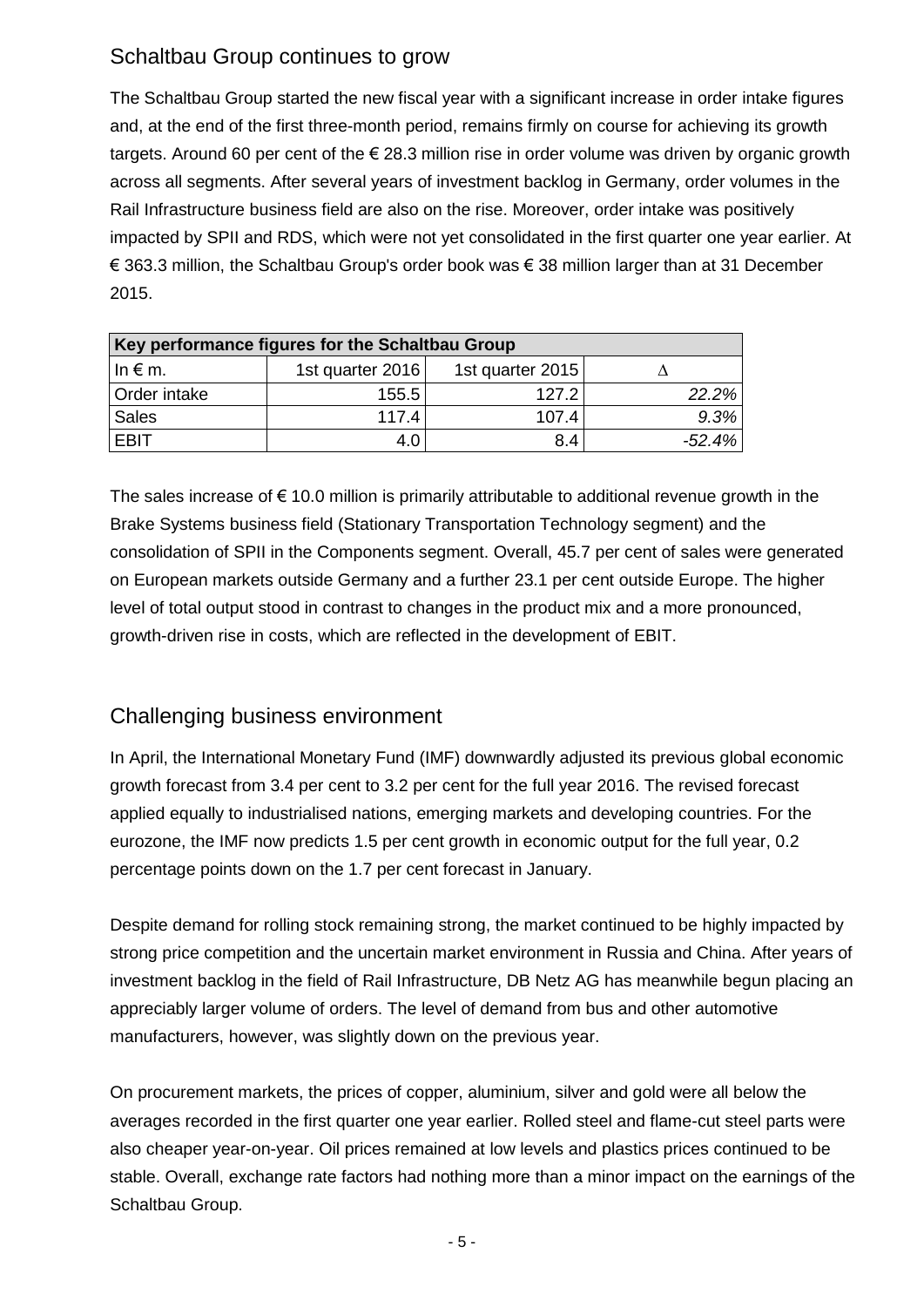# Earnings on target

The higher total output contrasted with a more pronounced, growth-driven increase in costs, mainly due to the larger size of the Schaltbau Group's workforce. Lower earnings from certain projects also had a negative impact. Overall, EBIT approximately halved compared to the high figure achieved one year earlier, although it was still better than expected. The EBIT margin dropped accordingly from 7.8 to 3.4 per cent.

Expressed as a percentage of total output, at 49.7 per cent, the cost of materials ratio was practically identical to the previous year's level of 49.8 per cent. Partially due to the first-time consolidation of SPII and RDS, personnel expense went up from  $\epsilon$  36.8 million to  $\epsilon$  41.2 million and other operating expenses rose from  $\epsilon$  11.0 million to  $\epsilon$  12.8 million year-on-year.

Last year's net profit of  $\epsilon$  3.8 million for the three-month period contrasted with a net loss of  $\epsilon$  1.3 million for the first quarter 2016. The loss attributable to shareholders of Schaltbau Holding AG totalled € 2.4 million (Q1 2015: profit of € 2.4 million). On this basis, the loss per share for the quarter under report amounted to  $\epsilon$  0.40, compared with a profit of  $\epsilon$  0.40 for the same period one year earlier.

| Key performance figures for the Mobile Transportation Technology segment |                  |                  |         |  |  |  |
|--------------------------------------------------------------------------|------------------|------------------|---------|--|--|--|
| $\ln \epsilon$ m.                                                        | 1st quarter 2016 | 1st quarter 2015 |         |  |  |  |
| Order intake                                                             | 61.0             | 54.0             | 13.0%   |  |  |  |
| <b>Sales</b>                                                             | 51.0             | 52.2             | $-2.3%$ |  |  |  |
| <b>EBIT</b>                                                              | 3.3              | 6.2              | -46.8%  |  |  |  |

### The Mobile Transportation Technology segment

Order intake for the Mobile Transportation Technology segment (Bode Group and ALTE) went up by 13.0 per cent. A major order for railway vehicle door systems awarded to Bode, Kassel, had a particularly strong impact on figures. The increase was also helped by contributions in the refurbishment and service sectors from the Schaltbau Group's UK-based subsidiary RDS, which was not yet consolidated one year earlier. As expected, order intake at RAWAG returned to normal levels after having received a major order the previous year. Demand from the bus and automotive industries was slightly lower than in the first quarter 2015, but is expected to gather renewed pace in the second half of the year.

In line with expectations, segment sales were somewhat down on the previous year's high figure, despite the consolidation of RDS. The figure was influenced in particular by the processing of a major contract in Poland, which also had a positive effect on the previous year's results. The EBIT margin for the segment dropped from 11.8 per cent to 6.5 per cent year-on-year.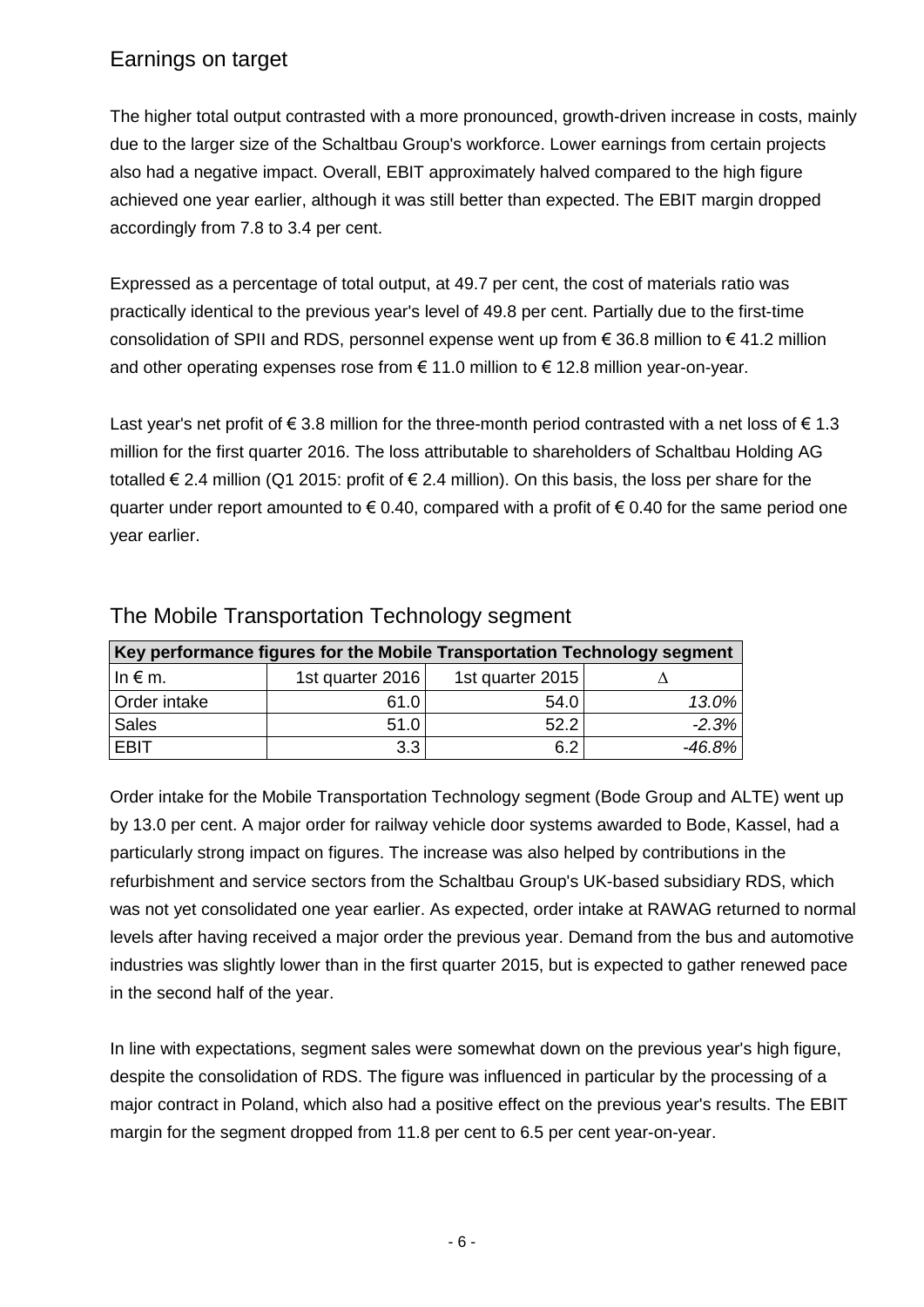| Key performance figures for the Stationary Transportation Technology segment |                  |                  |          |  |  |  |
|------------------------------------------------------------------------------|------------------|------------------|----------|--|--|--|
| $\ln \epsilon$ m.                                                            | 1st quarter 2016 | 1st quarter 2015 |          |  |  |  |
| Order intake                                                                 | 51.9             | 42.4             | 22.4%    |  |  |  |
| <b>Sales</b>                                                                 | 31.5             | 25.0             | 26.0%    |  |  |  |
| <b>EBIT</b>                                                                  | $-3.2$           | $-2.8$           | $-14.3%$ |  |  |  |

# The Stationary Transportation Technology segment

The significant improvement in order intake in the Rail Infrastructure business field was driven firstly by the higher volume of orders placed by DB Netz AG in Germany and secondly by a major order for signal technology systems. Order volumes in the Brake Systems business field, however, were slightly below the exceptionally high level recorded one year earlier.

Sales growth of 26.0 per cent was primarily attributable to the Brake Systems business field and largely based on the excellent order situation from the previous year. Seen over the entire year, however, the Rail Infrastructure business field is likely to generate sales growth, particularly due to higher demand for railway crossing systems.

The Warning Systems product group (Rail Infrastructure business field) was sold with effect from 1 April. The sale will not have a significant impact on the business and earnings position of either the Schaltbau Group or the segment. Segment EBIT was again negative in the first quarter 2016. The EBIT margin came in at negative 10.1 per cent (January to March 2015: negative 11.1 per cent).

| Key performance figures for the Components segment |                  |                  |           |  |  |  |
|----------------------------------------------------|------------------|------------------|-----------|--|--|--|
| $\ln \epsilon$ m.                                  | 1st quarter 2016 | 1st quarter 2015 |           |  |  |  |
| Order intake                                       | 42.6             | 30.8             | 38.3%     |  |  |  |
| Sales                                              | 34.9             | 30.3             | 15.2%     |  |  |  |
| I EBIT                                             |                  | 6.8              | $-11.8\%$ |  |  |  |

### The Components segment

Order intake in the Components segment was significantly higher than in the previous year, mainly due to the consolidation of SPII. There was also a slight increase in organic growth, based on greater demand in the industrial sector of the Russian market and additional exports to France. In China, order volumes were lower than expected, due to reduced investment levels in locomotives and passenger train coaches. In Germany, order volumes were similar to those recorded one year earlier.

Demand for products manufactured by SPII also drove up segment sales. Existing business was mainly affected by lower demand on Chinese markets. Moreover, there were some isolated project delays, which are likely to be resolved during the coming months.

At the three-month stage, EBIT was down year-on-year. The positive impulse provided by SPII stood in contrast to lower earnings in China and higher personnel expenses. The EBIT margin came in at 17.0 per cent (Q1 2015: 22.3 per cent).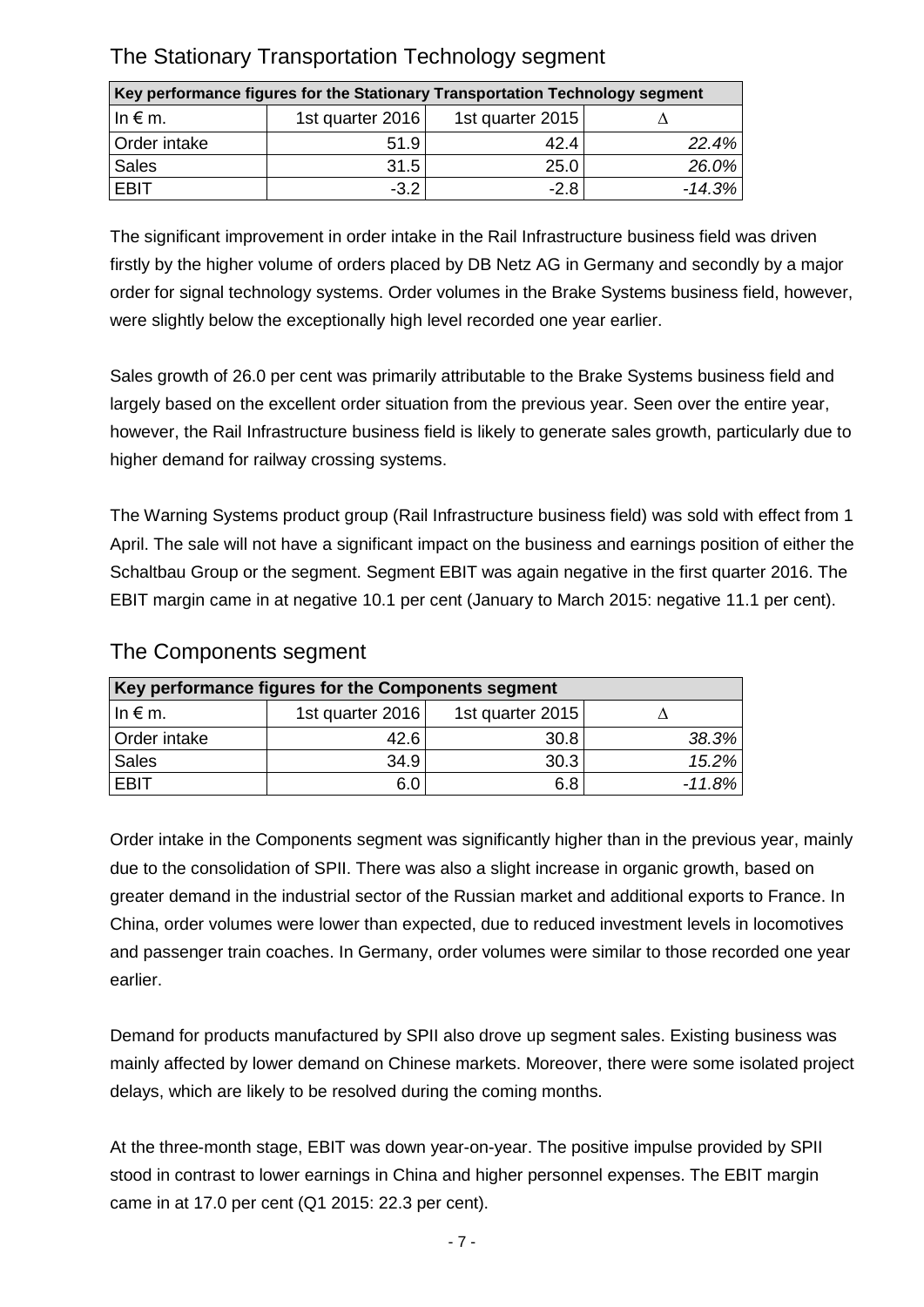| Key financial figures for the Schaltbau Group |               |                  |          |  |  |  |
|-----------------------------------------------|---------------|------------------|----------|--|--|--|
| In $\notin$ m.                                | 31 March 2016 | 31 December 2015 |          |  |  |  |
| Non-current liabilities                       | 224.4         | 208.5            | 7.6%     |  |  |  |
| <b>Current liabilities</b>                    | 108.0         | 116.2            | $-7.1%$  |  |  |  |
| Net liabilities to banks                      | 140.7         | 128.8            | 9.2%     |  |  |  |
| Equity                                        | 121.9         | 129.5            | $-5.9\%$ |  |  |  |

Financial and net assets position remains solid

The higher level of non-current liabilities was mainly attributable to the increase in liabilities to banks, which rose by € 13.8 million compared with the end of 2015. Furthermore, the pension provision increased very slightly. The lower level of current liabilities results primarily from the decrease in trade accounts payable and current liabilities to banks.

The increase in net liabilities to banks (current and non-current bank liabilities plus other financial liabilities less cash and cash equivalents) gave rise to a debt ratio (based on annualised EBITDA) of 4.6, compared with 2.6 at 31 December 2015. Mainly the net loss for the period caused equity to decrease. The equity ratio of 26.8 per cent (31 December 2015: 28.5 per cent) was below the target range.

### Staff numbers remain stable

At 31 March 2016, the Schaltbau Group employed a workforce of 2,986 people (31 December 2015: 2,973). At 1,318, the number of people employed in the Mobile Transportation Technology segment remained practically identical (31 December 2015: 1,320). The Stationary Transportation Technology segment employed 778 people (31 December 2015: 776). Recruitment in the Components segment was mainly confined to production staff. The segment figure rose from 853 to 864 during the three-month period under report.

### Forecast reaffirmed

For the fiscal year 2016, Schaltbau continues to predict order intake growth of well over 10 per cent approaching the  $\epsilon$  590-million mark and sales growth of around 10 per cent to  $\epsilon$  550 million, resulting from the full-year consolidation of SPII, the expected contributions from Group subsidiary Albatros, and organic sales growth.

Profit before financial result and taxes (EBIT) is also forecast to grow by around 10 per cent to € 41.5 million, and the EBIT margin is therefore expected to remain stable. Group net profit is predicted to total  $\epsilon$  27.3 million, equivalent to earnings per share of  $\epsilon$  3.50.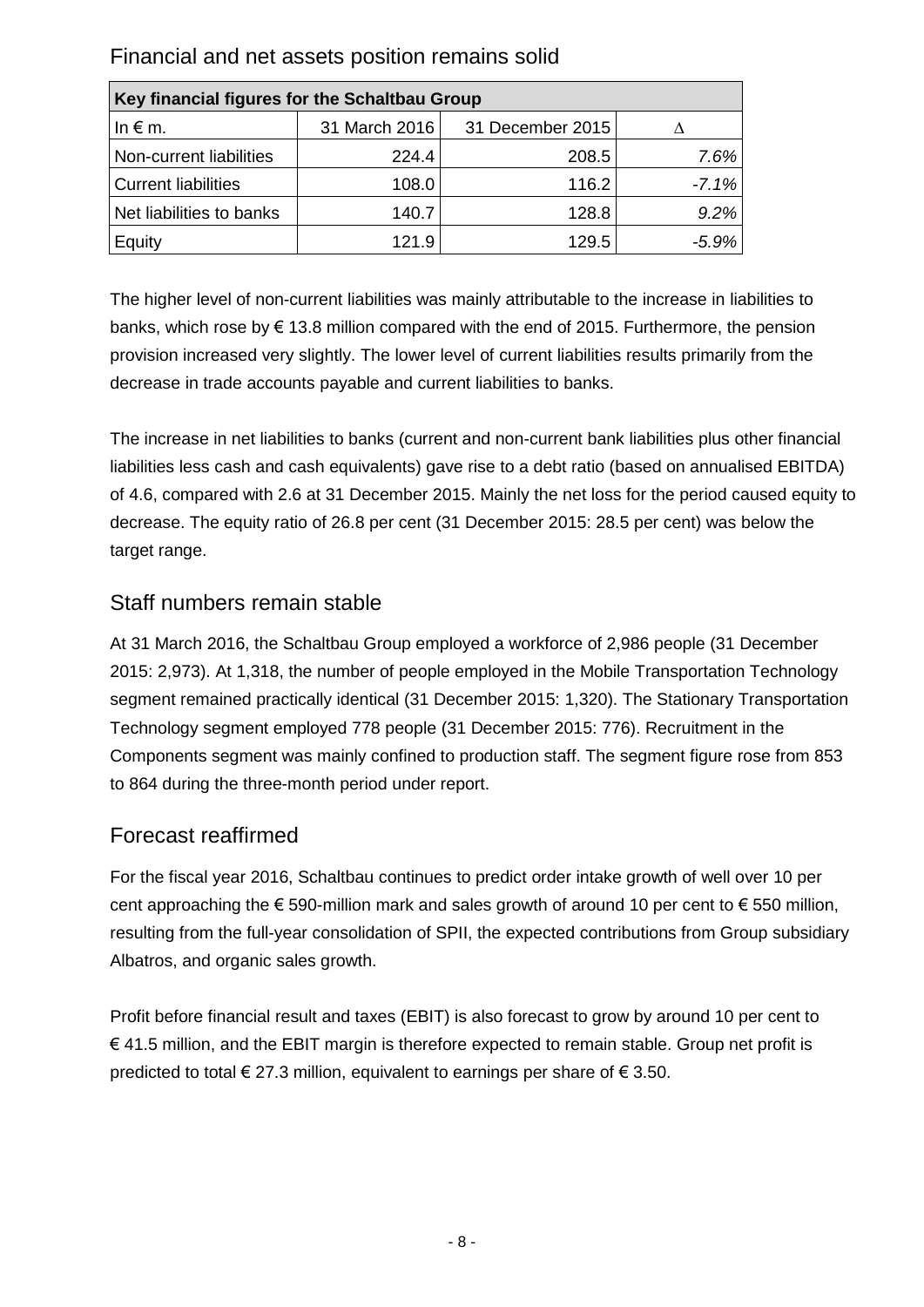# **Quarterly Key Figures as at 31 March 2016**

#### **Consolidated Income Statement for the period from 1 January to 31 March 2016**

| €000 |                                                          | 1.1.-31.03.2016 | 1.1.-31.03.2015 |
|------|----------------------------------------------------------|-----------------|-----------------|
|      | 1. Sales                                                 | 117,450         | 107,448         |
| 2.   | Change in inventories of finished and work in progress   | 2,054           | 4,990           |
| 3.   | Own work capitalised                                     | 716             | 758             |
| 4.   | <b>Total output</b>                                      | 120,220         | 113,196         |
| 5.   | Other operating income                                   | 1,251           | 2,028           |
| 6.   | Cost of materials                                        | 59,753          | 56,364          |
| 7.   | Personnel expense                                        | 41,153          | 36,801          |
| 8.   | Amortisation and depreciation                            | 3,726           | 2,673           |
| 9.   | Other operating expenses                                 | 12,833          | 10,997          |
|      | 10. Profit from operating activities (EBIT)              | 4,006           | 8,389           |
|      | a) Result from at-equity accounted investments           | $-2,656$        | $-1,117$        |
|      | b) Other results from investments                        | 0               | 0               |
|      | 11. Results from investments                             | $-2,656$        | $-1,117$        |
|      | a) Interest income                                       | 184             | 73              |
|      | b) Interest expense                                      | 1,400           | 1,057           |
|      | 12. Finance result                                       | $-1,216$        | $-984$          |
|      | 13. Profit before tax                                    | 134             | 6,288           |
|      | 14. Income taxes                                         | 1,463           | 2,475           |
|      | 15. Group net profit for the period                      | $-1,329$        | 3,813           |
|      | Analysis of group net profit                             |                 |                 |
|      | attributable to minority shareholders                    | 1,097           | 1,421           |
|      | attributable to the shareholders of Schaltbau Holding AG | $-2,426$        | 2,392           |
|      | Group net profit for the period                          | $-1,329$        | 3,813           |
|      | Earnings per share - undiluted:                          | - 0.40 €        | 0.40€           |
|      | Earnings per share - diluted:                            | $-0.40€$        | 0.40€           |

#### **Statement of Income and Expenses recognised in equity for the period from 1 Jan. to 31 March 2016**

| €000                                                              | 1.1.-31.03.2016 |        |          | 1.1.-31.03.2015 |        |          |
|-------------------------------------------------------------------|-----------------|--------|----------|-----------------|--------|----------|
|                                                                   | <b>Before</b>   | Tax    | After    | Before          | Tax    | After    |
|                                                                   | tax             | effect | tax      | tax             | effect | tax      |
| Group net profit for the period                                   |                 |        | $-1,329$ |                 |        | 3,813    |
| Actuarial gains/losses relating to pensions                       | $-2,246$        | 674    | $-1,572$ | $-2,794$        | 838    | $-1,956$ |
| Items which may subsequently be reclassified<br>to profit or loss |                 |        |          |                 |        |          |
| Unrealised gains/losses arising on currency translations          |                 |        |          |                 |        |          |
| - from fully consolidated companies                               |                 |        | $-2,394$ |                 |        | 6,140    |
| - from at-equity accounted companies                              |                 |        | $-33$    |                 |        | 29       |
| Derivative financial instruments                                  |                 |        |          |                 |        |          |
| - Change in unrealised gains / losses                             | 65              | $-20$  | 45       | $-523$          | 157    | $-366$   |
| - Realised gains / losses                                         | 204             | $-61$  | 143      | 243             | $-73$  | 170      |
|                                                                   | 269             | $-81$  | $-2,239$ | $-280$          | 84     | 5,973    |
| Other comprehensive income                                        |                 |        | $-3,811$ |                 |        | 4,017    |
| Group comprehensive income                                        |                 |        | $-5,140$ |                 |        | 7,830    |
| of which attributable to minority shareholders                    |                 |        | 279      |                 |        | 3,203    |
| of which attributable to the shareholders of Schaltbau            |                 |        | $-5,419$ |                 |        | 4,627    |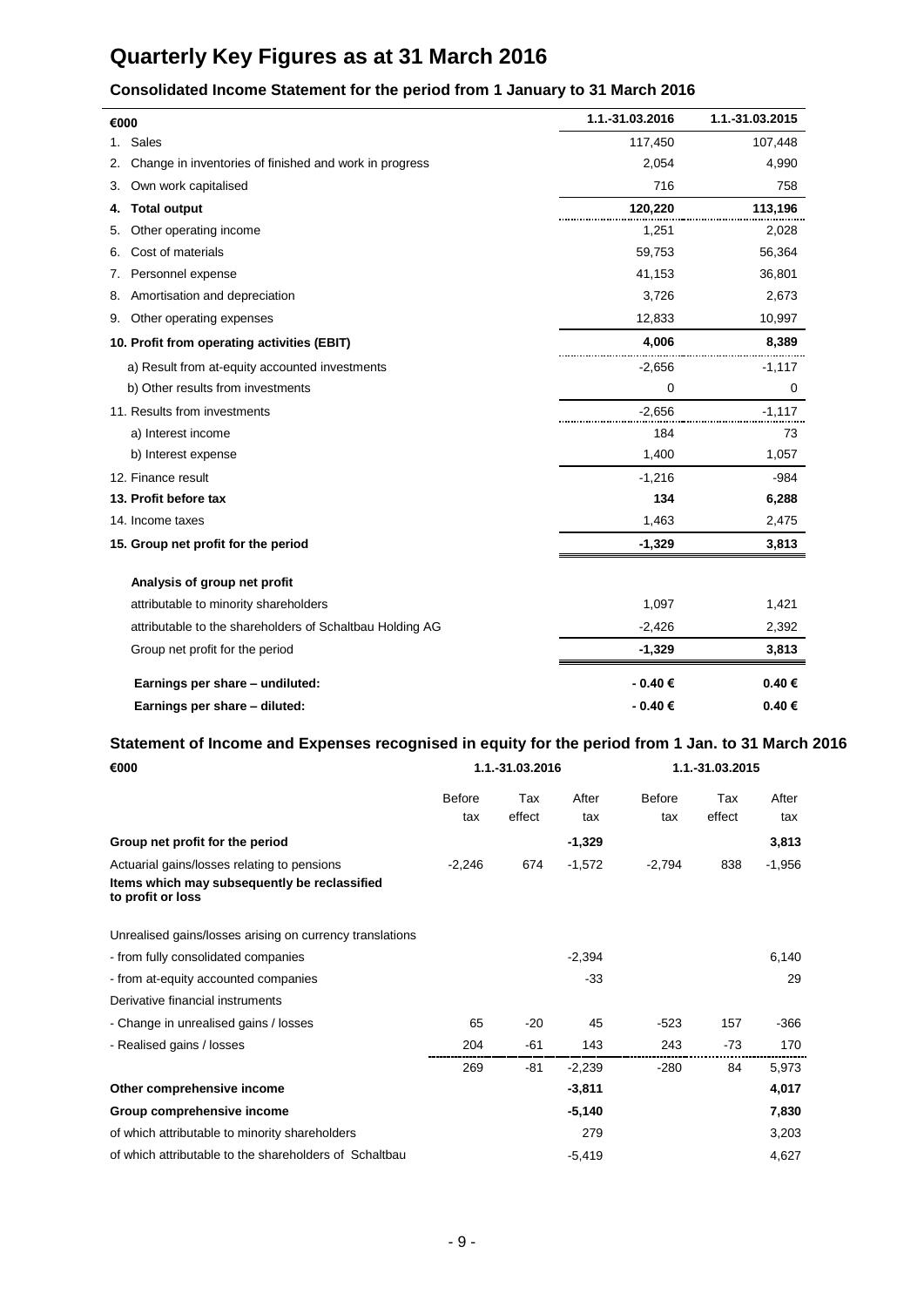# **Consolidated Cash Flow Statement for the period from 1 January to 31 Marach 2016**

| <br>€ 000                                                                                                  | 1.1.-31.03.2016 | 1.1.-31.03.2015 |
|------------------------------------------------------------------------------------------------------------|-----------------|-----------------|
| Profit before financial result and taxes (EBIT)                                                            | 4,006           | 8,389           |
| Amortisation, depreciation and impairment losses on intangible assets and<br>property, plant and equipment | 3,726           | 2,672           |
| Gains/losses on the disposal of intangible assets and property, plant and<br>equipment                     | 29              | 9               |
| Change in current assets                                                                                   | $-3,996$        | $-27,038$       |
| Change in provisions                                                                                       | 1,414           | 4,049           |
| Change in current liabilities                                                                              | $-7,488$        | $-2,495$        |
| Income tax paid                                                                                            | $-1,626$        | $-2,486$        |
| Other non-cash income / expenses                                                                           | $-330$          | -6              |
| Cash flow from operating activities                                                                        | $-4,265$        | $-16,906$       |
| Payments for investments in:                                                                               |                 |                 |
| - intangible assets and property, plant and equipment                                                      | $-3,879$        | $-2,988$        |
| - non-current financial assets                                                                             | $-296$          |                 |
| - Acquisitions of minority interests                                                                       | 0               | -3              |
| Proceeds from disposal of:                                                                                 |                 |                 |
| - property, plant and equipment                                                                            | 0               | 18              |
| Cash flow from investing activities                                                                        | $-4,175$        | $-2,973$        |
| Share buyback programme                                                                                    | 0               | $-3,720$        |
| Distribution to minority interests                                                                         | 0               | $-973$          |
| Loan repayments                                                                                            | $-1,332$        | $-1,413$        |
| Loans rised                                                                                                | 540             |                 |
| Interest paid                                                                                              | $-788$          | $-812$          |
| Interest received                                                                                          | 45              | 72              |
| Change in current financial liabilities                                                                    | 10,995          | 17,883          |
| Cash flow from financing activities                                                                        | 9,460           | 11,037          |
| Change in cash funds due to exchange rate fluctuations                                                     | $-556$          | 1,448           |
| Changes in cash funds                                                                                      | 464             | $-7,394$        |
|                                                                                                            |                 |                 |
| Cash funds at the end of the period                                                                        | 31,428          | 18,810          |
| Cash funds at the beginning of the period                                                                  | 30,964          | 26,204          |
|                                                                                                            | 464             | $-7,394$        |

-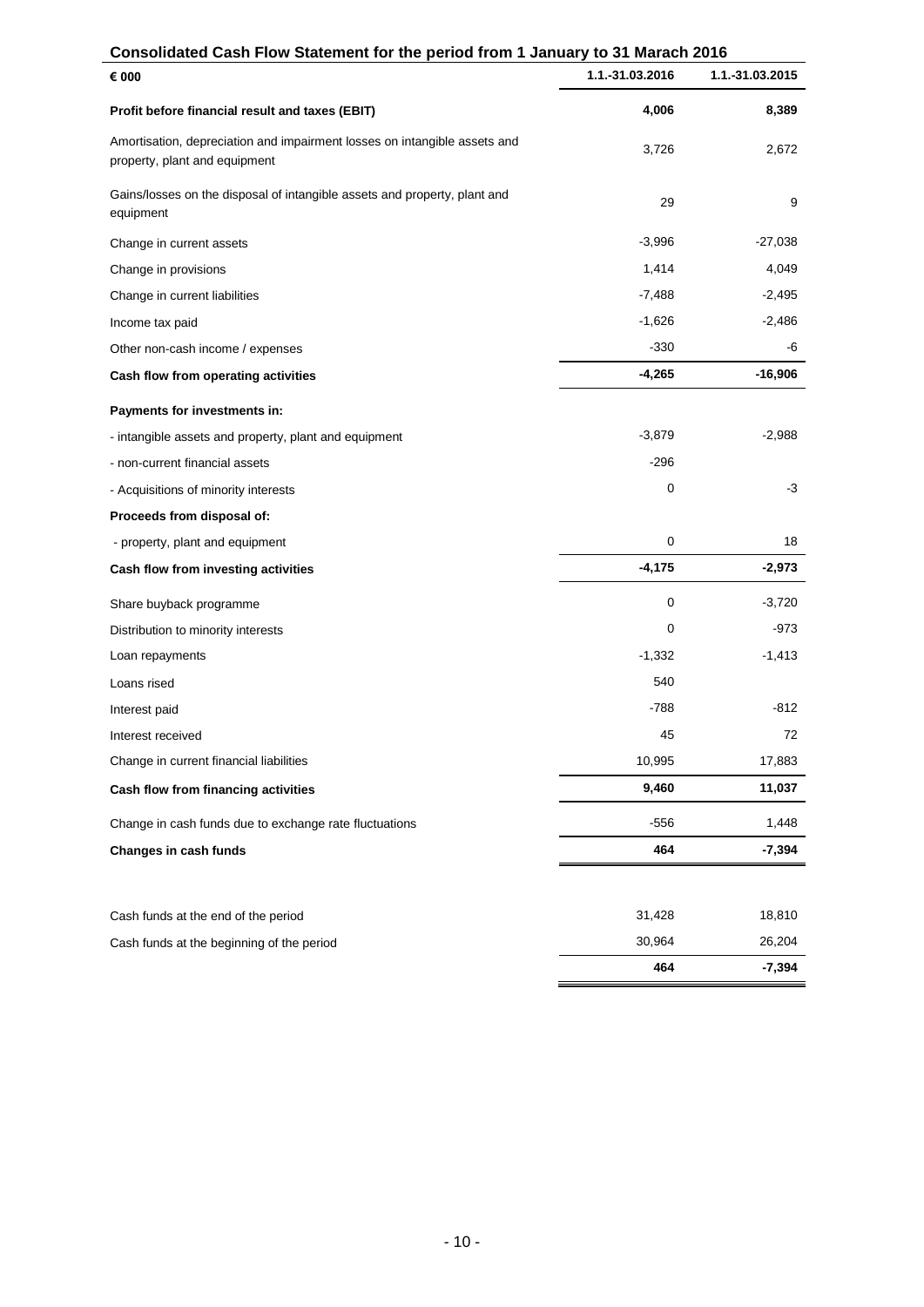#### **Consolidated Balance Sheet as at 31 March 2016**

| <b>ASSETS</b>                                                              | € 000      | € 000      |
|----------------------------------------------------------------------------|------------|------------|
|                                                                            | 31.03.2016 | 31.12.2015 |
|                                                                            |            |            |
| <b>A. NON-CURRENT ASSETS</b>                                               | 81,650     | 82,911     |
| I. Intangible assets                                                       | 76,207     | 75,654     |
| II. Property, plant and equipment<br>III. At-equity accounted investments  | 8,829      | 11,468     |
| IV. Other investments                                                      | 15,983     | 15,660     |
| V. Deferred tax assets*                                                    | 15,416     | 14,684     |
|                                                                            | 198,085    | 200,377    |
|                                                                            |            |            |
| <b>B.CURRENT ASSETS</b>                                                    | 93,386     | 88,629     |
| I. Inventories                                                             | 105,563    | 109,412    |
| II. Trade accounts receivable                                              | 492        | 533        |
| III. Income tax receivables<br>IV. Other receivables and assets            | 23,093     | 21,569     |
| V. Cash and cash equivalents                                               | 30,785     | 30,735     |
| VI. Assets held for sale                                                   | 2,968      | 2,944      |
|                                                                            | 256,287    | 253,822    |
|                                                                            |            |            |
| <b>Total assets</b>                                                        | 454,372    | 454,199    |
| <b>EQUITY AND LIABILITIES</b>                                              | € 000      | € 000      |
|                                                                            | 31.03.2016 | 31.12.2015 |
|                                                                            |            |            |
| A. EQUITY                                                                  |            |            |
| Subscribed capital<br>I.                                                   | 7,506      | 7,506      |
| Capital reserves<br>Ш.                                                     | 16,126     | 16,126     |
| III. Statutory reserves                                                    | 231        | 231        |
| IV. Revenues reserves*                                                     | 64,560     | 48,502     |
| Income/expense recognised directly in equity<br>V.                         | 1,195      | 2,803      |
| VI. Revaluation reserve                                                    | 3,041      | 3,041      |
| VII. Group net profit attributable to shareholders of Schaltbau Holding AG | $-2,426$   | 17,443     |
| VIII. Equity attributable to shareholders of Schaltbau Holding AG          | 90,233     | 95,652     |
| IX. Minority interests                                                     | 31,681     | 33,881     |
|                                                                            | 121,914    | 129,533    |
| <b>B. NON-CURRENT LIABILITIES</b>                                          |            |            |
| I. Pension provisions                                                      | 39,456     | 37,351     |
| II. Personnel-related accruals                                             | 4,134      | 4,040      |
| III. Other provisions                                                      | 564        | 439        |
| IV. Financial liabilities                                                  | 157,928    | 144,154    |
| V. Other liabilities                                                       | 10,428     | 10,430     |
| VI. Deferred tax liabilities                                               | 11,930     | 12,094     |
|                                                                            | 224,440    | 208,508    |
|                                                                            |            |            |
| <b>C. CURRENT LIABILITIES</b>                                              |            |            |
| Personnel-related accruals<br>I.                                           | 9,318      | 7,501      |
| Other provisions<br>Ш.                                                     | 18,365     | 18,179     |
| III. Income taxes payable                                                  | 1,197      | 1,748      |
| IV. Financial liabilities                                                  | 13,554     | 15,322     |
| Trade accounts payable<br>V.                                               | 30,857     | 38,190     |
| VI. Advance payments received                                              | 12,509     | 12,252     |
| VII. Other liabilities                                                     | 21,598     | 22,456     |
| VIII. Liabilities relating to assets held for sale                         | 620        | 510        |
|                                                                            | 108,018    | 116,158    |
| <b>Total equity and liabilities</b>                                        | 454,372    | 454,199    |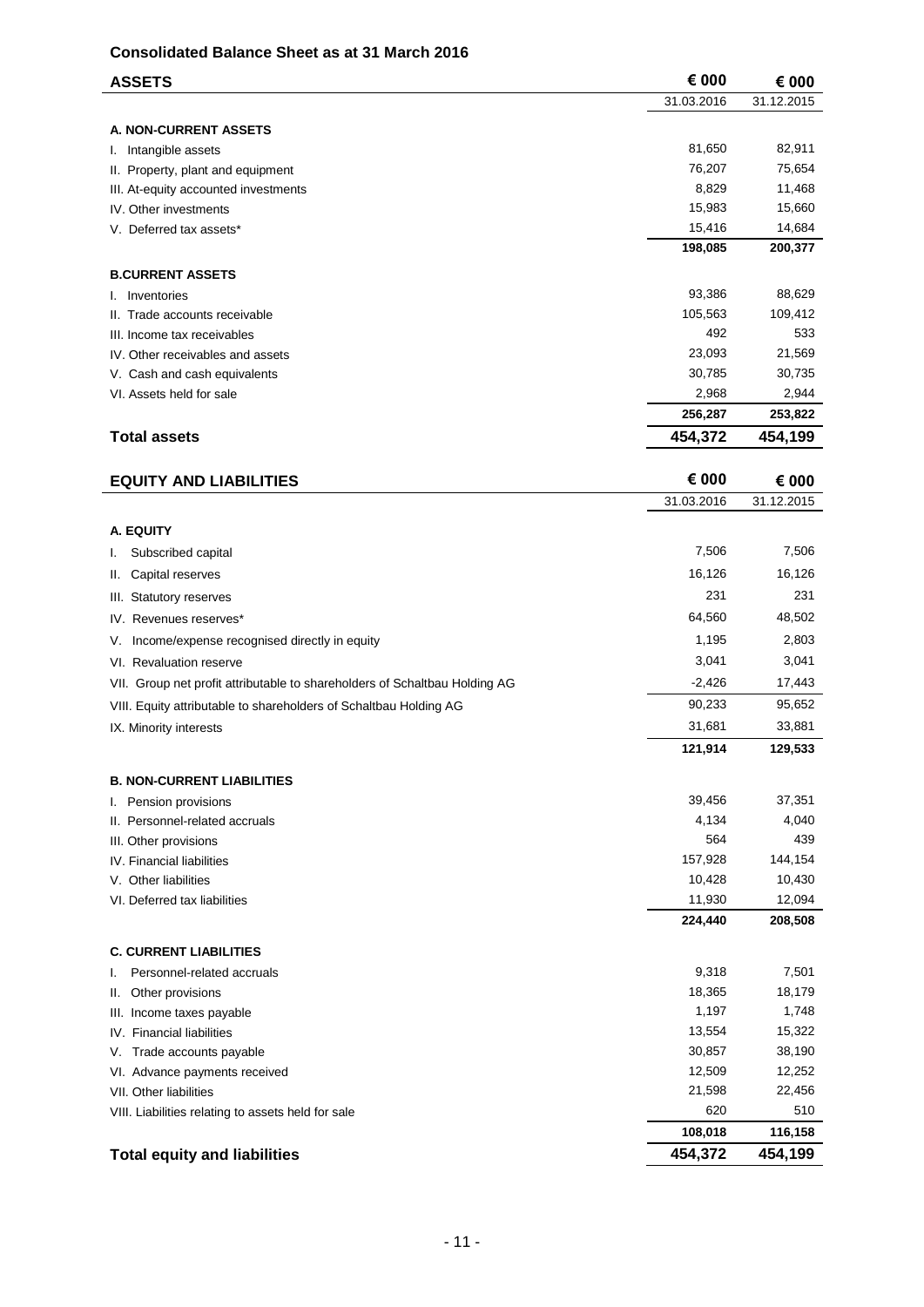|                                  | Equity attributable to shareholders of Schaltbau Holding AG |                     |                       |             |                                                          |                        |  |
|----------------------------------|-------------------------------------------------------------|---------------------|-----------------------|-------------|----------------------------------------------------------|------------------------|--|
|                                  | Subscribed<br>capital                                       | Capital<br>reserves | Statutory<br>reserves | Other       | Revenue Reserves<br>Derivate<br>financial<br>Instruments | Revaluation<br>reserve |  |
| <b>Balance at 1.01.2015</b>      | 7,506                                                       | 15,872              | 231                   | 41,997      | $-1,309$                                                 | 3,041                  |  |
| Profit brought forward           | $\overline{0}$                                              | $\mathbf 0$         | $\mathbf 0$           | 24,780      | $\Omega$                                                 | 0                      |  |
| <b>Dividends</b>                 | 0                                                           | $\pmb{0}$           | $\mathbf 0$           | $\mathbf 0$ | $\mathbf 0$                                              | 0                      |  |
| Change in Group reporting entity | 0                                                           | 0                   | 0                     | $\mathbf 0$ | 0                                                        | $\mathbf 0$            |  |
| Other changes                    | 0                                                           | 0                   | 0                     | $-3,706$    | 0                                                        | 0                      |  |
| Group net profit for the period  | 0                                                           | $\mathbf 0$         | $\pmb{0}$             | 0           | 0                                                        | 0                      |  |
| Other comprehensive income       | 0                                                           | $\mathbf 0$         | $\mathsf 0$           | $-1,956$    | $-196$                                                   | 0                      |  |
| Group comprehensive income       | 0                                                           | $\pmb{0}$           | 0                     | $-1,956$    | $-196$                                                   | 0                      |  |
| <b>Balance at 31.03.2015</b>     | 7,506                                                       | 15,872              | 231                   | 61,115      | $-1,505$                                                 | 3,041                  |  |
|                                  |                                                             |                     |                       |             |                                                          |                        |  |
| <b>Balance at 31.03.2015</b>     | 7,506                                                       | 15,872              | 231                   | 61,115      | $-1,505$                                                 | 3,041                  |  |
| <b>Dividends</b>                 | 0                                                           | 0                   | $\mathbf 0$           | $-5,988$    | $\mathbf 0$                                              | 0                      |  |
| Change in Group reporting entity | 0                                                           | $\mathbf 0$         | $\mathbf 0$           | 0           | 0                                                        | 0                      |  |
| Other changes                    | 0                                                           | 254                 | 0                     | $-9,379$    | 0                                                        | 0                      |  |
| Group net profit for the period  | 0                                                           | 0                   | 0                     | 0           | 0                                                        | 0                      |  |
| Other comprehensive income       | 0                                                           | $\mathbf 0$         | $\pmb{0}$             | 3,730       | 529                                                      | 0                      |  |
| Group comprehensive income       | 0                                                           | 0                   | 0                     | 3,730       | 529                                                      | 0                      |  |
| <b>Balance at 31.12.2015</b>     | 7,506                                                       | 16,126              | 231                   | 49,478      | $-976$                                                   | 3,041                  |  |
|                                  |                                                             |                     |                       |             |                                                          |                        |  |
| <b>Balance at 1.01.2016</b>      | 7,506                                                       | 16,126              | 231                   | 49,478      | $-976$                                                   | 3,041                  |  |
| Profit brought forward           | 0                                                           | $\pmb{0}$           | $\pmb{0}$             | 17,443      | 0                                                        | 0                      |  |
| <b>Dividends</b>                 | 0                                                           | 0                   | 0                     | 0           | 0                                                        | 0                      |  |
| Other changes                    | 0                                                           | $\mathbf 0$         | $\mathbf 0$           | $\mathbf 0$ | $\mathbf 0$                                              | 0                      |  |
| Group net profit for the period  | 0                                                           | $\mathbf 0$         | $\mathbf 0$           | $\mathbf 0$ | $\Omega$                                                 | 0                      |  |
| Other comprehensive income       | 0                                                           | 0                   | 0                     | $-1,573$    | 188                                                      | 0                      |  |
| Group comprehensive income       | 0                                                           | 0                   | 0                     | $-1,573$    | 188                                                      | 0                      |  |
| <b>Balance at 31.03.2016</b>     | 7,506                                                       | 16,126              | 231                   | 65,348      | $-788$                                                   | 3,041                  |  |

Note: rounding differences may arise due to the use of electronic rounding aids.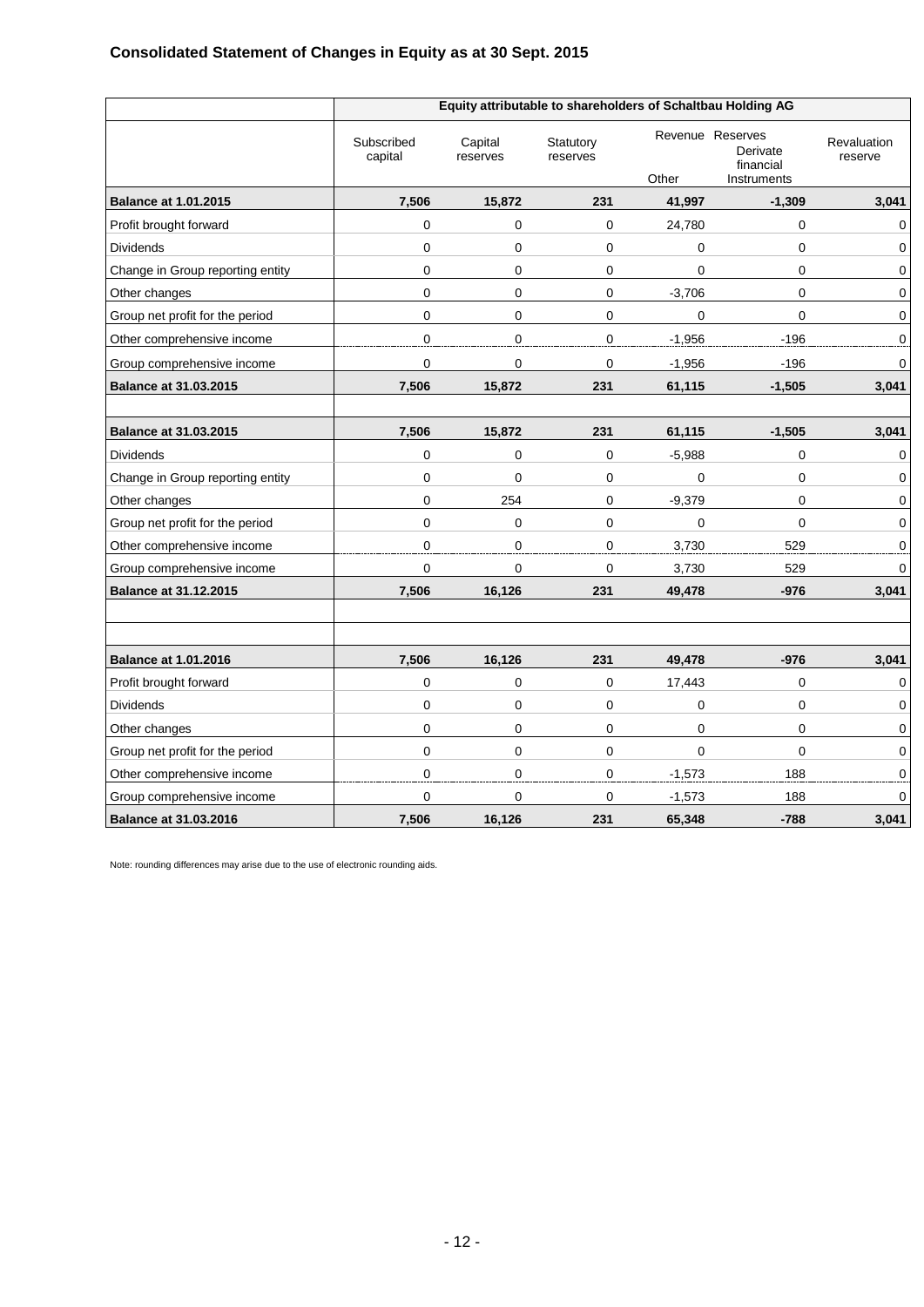|                                                  |                                 |                              |             | Minority interests in equity |                                 |          | Group equity        |
|--------------------------------------------------|---------------------------------|------------------------------|-------------|------------------------------|---------------------------------|----------|---------------------|
| Income/expenses recognised<br>directly in equity |                                 | Net profit for<br>the period | Total       | in capital and<br>reserves   | in net profit for<br>the period | Total    |                     |
| from fully<br>consolidation                      | from at-equity<br>consolidation |                              |             |                              |                                 |          |                     |
| 1,722                                            | $-514$                          | 24,780                       | 93,326      | 14,865                       | 4,348                           | 19,213   | 112,539             |
| 0                                                | 0                               | $-24,780$                    | 0           | 4,348                        | $-4,348$                        | 0        | $\mathsf{O}\xspace$ |
| 0                                                | 0                               | $\pmb{0}$                    | 0           | $-1,990$                     | 0                               | $-1,990$ | $-1,990$            |
| 0                                                | 0                               | 0                            | $\mathbf 0$ | 0                            | $\pmb{0}$                       | 0        | $\mathsf 0$         |
| $\pmb{0}$                                        | 0                               | $\mathbf 0$                  | $-3,706$    | $-16$                        | $\mathbf 0$                     | $-16$    | $-3,722$            |
| $\mathbf 0$                                      | 0                               | 2,392                        | 2,392       | $\mathbf 0$                  | 1,421                           | 1,421    | 3,813               |
| 4,358                                            | 29                              | 0                            | 2,235       | 1,782                        | 0                               | 1,782    | 4,017               |
| 4,358                                            | 29                              | 2,392                        | 4,627       | 1,782                        | 1,421                           | 3,203    | 7,830               |
| 6,080                                            | $-485$                          | 2,392                        | 94,247      | 18,989                       | 1,421                           | 20,410   | 114,657             |
|                                                  |                                 |                              |             |                              |                                 |          |                     |
| 6,080                                            | $-485$                          | 2,392                        | 94,247      | 18,989                       | 1,421                           | 20,410   | 114,657             |
| 0                                                | 0                               | 0                            | $-5,988$    | $-179$                       | 0                               | $-179$   | $-6,167$            |
| $\mathbf 0$                                      | 0                               | 0                            | 0           | 10,112                       | $\mathbf 0$                     | 10,112   | 10,112              |
| $\pmb{0}$                                        | 0                               | $\mathbf 0$                  | $-9,125$    | $-209$                       | $\mathbf 0$                     | $-209$   | $-9,334$            |
| $\mathbf 0$                                      | $\pmb{0}$                       | 15,051                       | 15,051      | 0                            | 4,613                           | 4,613    | 19,664              |
| $-2,566$                                         | $-226$                          | $\pmb{0}$                    | 1,467       | $-1,111$                     | 245                             | $-866$   | 601                 |
| $-2,566$                                         | $-2226$                         | 15,051                       | 16,518      | $-1,111$                     | 4,858                           | 3,747    | 20,265              |
| 3,514                                            | $-711$                          | 17,443                       | 95,652      | 27,602                       | 6,279                           | 33,881   | 129,533             |
|                                                  |                                 |                              |             |                              |                                 |          |                     |
|                                                  |                                 |                              |             |                              |                                 |          |                     |
| 3,514                                            | $-711$                          | 17,443                       | 95,652      | 27,602                       | 6,279                           | 33,881   | 129,533             |
| $\mathbf 0$                                      | 0                               | $-17,443$                    | 0           | 6,279                        | $-6,279$                        | 0        | $\mathbf 0$         |
| 0                                                | 0                               | $\pmb{0}$                    | 0           | $-2,479$                     | 0                               | $-2,479$ | $-2,479$            |
| $\Omega$                                         | $\mathbf 0$                     | $\Omega$                     | $\Omega$    | 0                            | $\mathbf 0$                     | 0        | $\mathsf 0$         |
| $\mathbf 0$                                      | 0                               | $-2,426$                     | $-2,426$    | $\mathbf 0$                  | 1,097                           | 1,097    | $-1,329$            |
| $-1,575$                                         | -33                             | 0                            | $-2,993$    | $-818$                       | 0                               | $-818$   | $-3,811$            |
| $-1,575$                                         | $-33$                           | $-2,426$                     | $-5,419$    | $-818$                       | 1,097                           | 279      | $-5,140$            |
| 1,939                                            | $-744$                          | $-2,426$                     | 90,233      | 30,584                       | 1,097                           | 31,681   | 121,914             |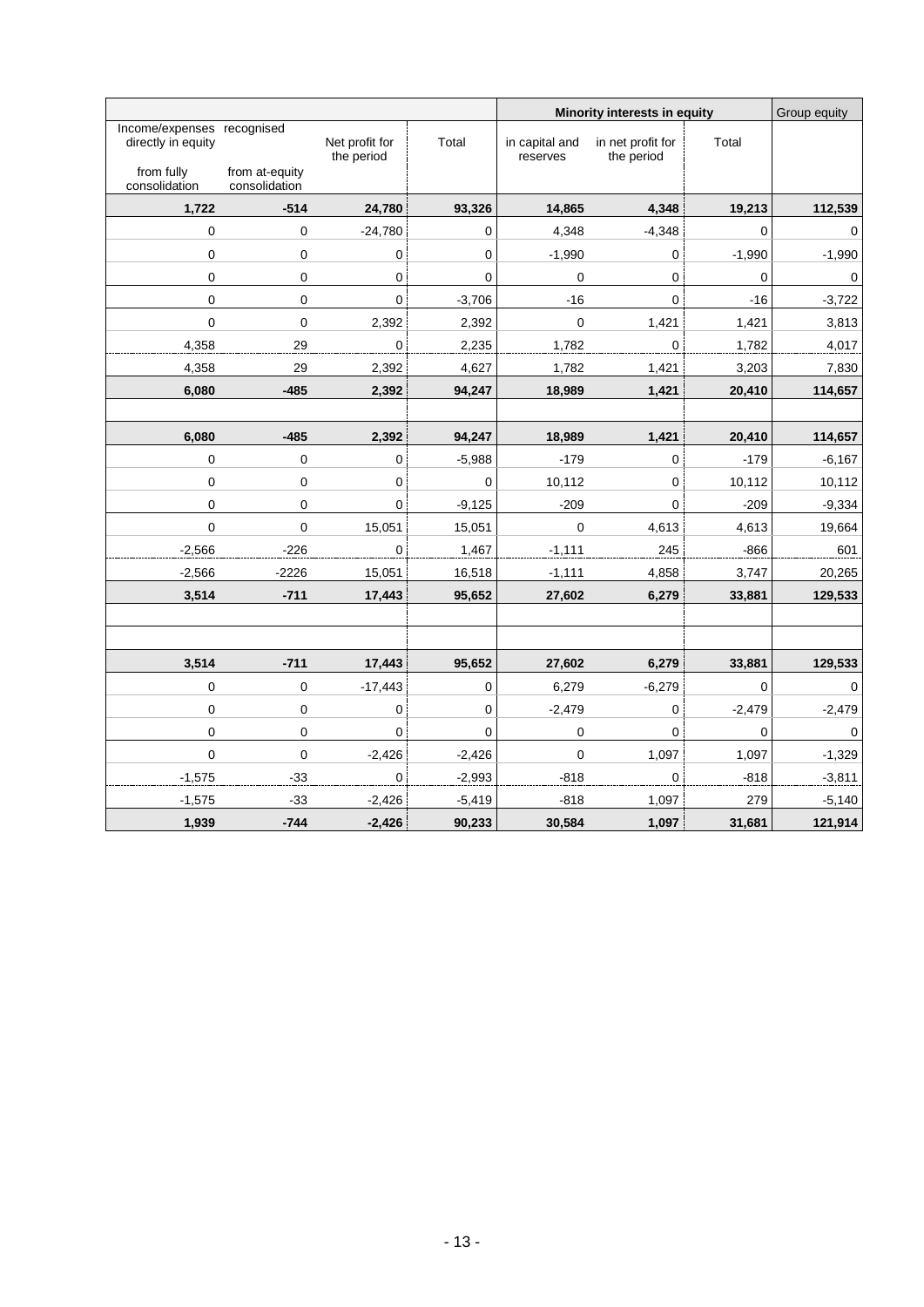## **Explanatory Notes and segment information as at 31 March 2016**

#### **DESCRIPTION OF BUSINESS**

The Schaltbau Group is one of the leading supplieers of components and systems for transportation technology and industry. The enterprise supplies complete level crossing systems, shunting and signalling technology, door and boarding systems for buses, trains and commercial vehicles, sanitary systems and interiors for trains, industrial braking systems for container cranes and wind turbines as well as high- and low-voltage components for railway vehicles and other applications. Its innovative and future-oriented products make Schaltbau a key business partner for a variety of industrial sectors, in particular transportation technology.

#### **BASIS OF PREPARATION**

The same accounting principles and policies have been applied as in the consolidated financial statements for the fiscal year ended 31 December 2015.

In addition to the figures reported in the financial statements, the quarterly information also includes explanatory notes to selected financial statement items.

### **BUSINESS COMBINATIONS / GROUP REPORTING ENTITY**

There have been no changes to the Group reporting entity since 31 December 2015.

#### **DISCONTINUED OPERATIONS**

The Warning Systems product group, which belonged to PINTSCH BAMAG Antriebs- und Verkehrstechnik GmbH and was part of the Stationary Transportation Technology segment, was sold with effect from 1 April.

#### **USE OF ESTIMATES**

For the purposes of drawing up the consolidated financial statements, it is necessary to make estimates and assumptions which affect the carrying amounts of assets, liabilities and contingent liabilities at the balance sheet and the amounts of income and expense recognised in the period under report. Actual results can differ from estimates as a result of changes in the economic situation and due to other circumstances.

#### **FOREIGN CURRENCY TRANSLATION**

The financial statements of consolidated companies whose functional currency is not the Euro are drawn up in accordance with the modified closing rate method. Exchange rates relevant for foreign currency translation into Euro changed as follows: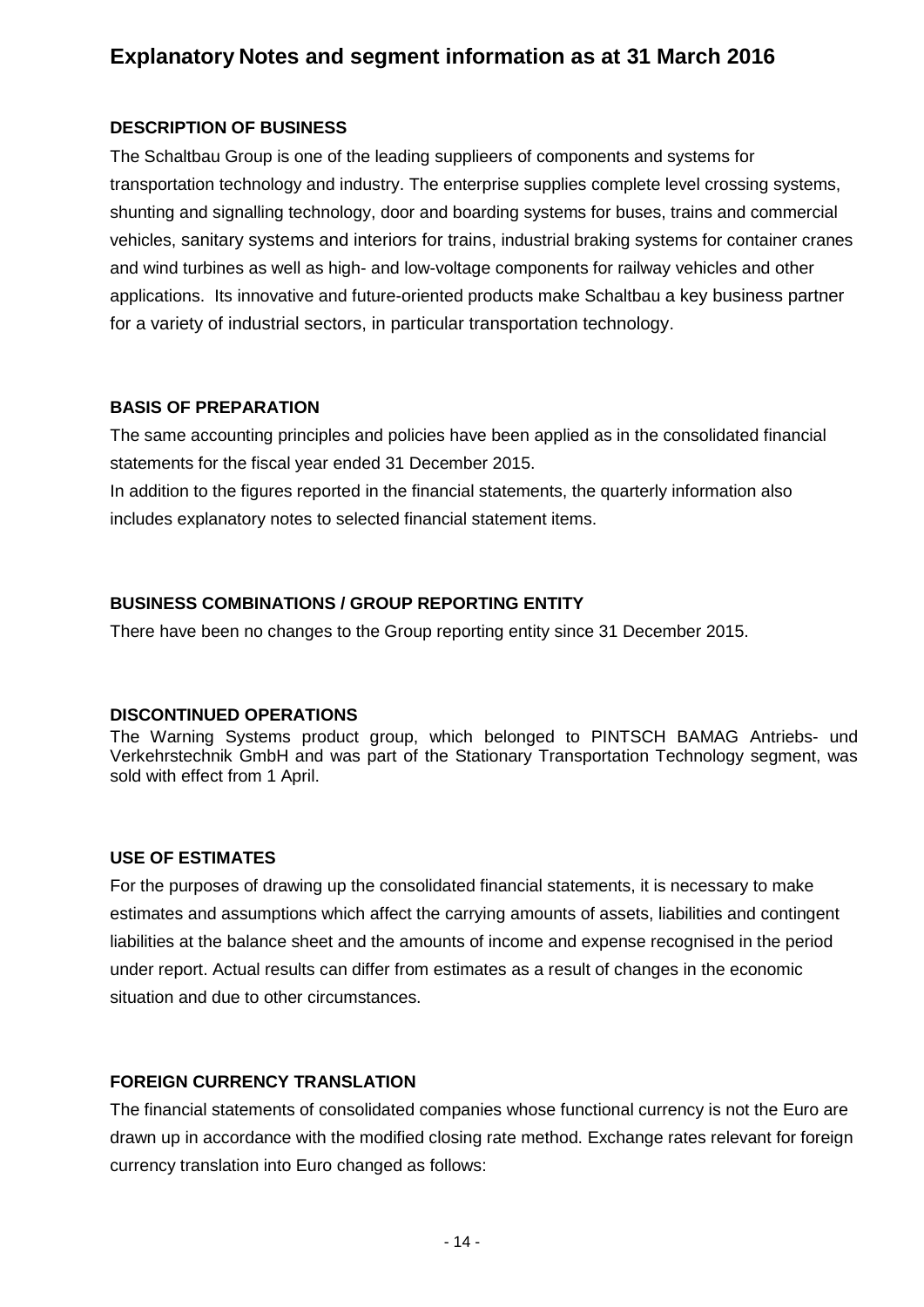|                       | <b>Closing rate</b> |            | Average rate          |                        |  |
|-----------------------|---------------------|------------|-----------------------|------------------------|--|
|                       | 31.03.2016          | 31.12.2015 | $1.1 -$<br>31.03.2016 | $1.1. -$<br>31.03.2015 |  |
| Chinese renminbi yuan | 7.3514              | 7.0608     | 7.2057                | 6.9339                 |  |
| US dollar             | 1.1385              | 1.0887     | 1.1012                | 1.1285                 |  |
| British pound         | 0.7916              | 0.7340     | 0.7698                | 0.7444                 |  |
| New Turkish lire      | 3.2118              | 3.1765     | 3.2457                | 2.7743                 |  |
| Polish Zloty          | 4.2576              | 4.2639     | 4.3646                | 4.1944                 |  |

#### **ACCOUNTING PRINCIPLES AND POLICIES**

#### **Provisions**

Pension provisions are measured on the basis of values stated in the relevant actuarial reports for 2016, taking into account pensions paid during the period under report and the change in the interest rate level. The interest rate at the end of the quarter is calculated on the basis of the discount rate updated in accordance with the Mercer Pension Discount Yield Curve Approach (MPDYC). Adjustments resulting from the change in the interest rate level are recognised directly in equity, net of deferred tax. The provision for obligations for early retirement part-time working arrangements is based on management estimates, unlike in the financial statements for the year ended 31 December 2013 when the provision was based on actuarial reports.

#### **Consolidated cash flow statement**

The cash flow statement shows changes in the Schaltbau Group's cash and cash equivalents. Cash and cash equivalents comprise checks, cash on hand, cash at bank and the net amount on cash management balances with non-consolidated companies (see also additional disclosures made for the Consolidated Statement of Cash Flows).

The cash flow statement has been prepared in accordance with IAS 7, with cash flows classified into cash flows from operating, investing and financing activities. The cash flow from operating activities is determined using the indirect method.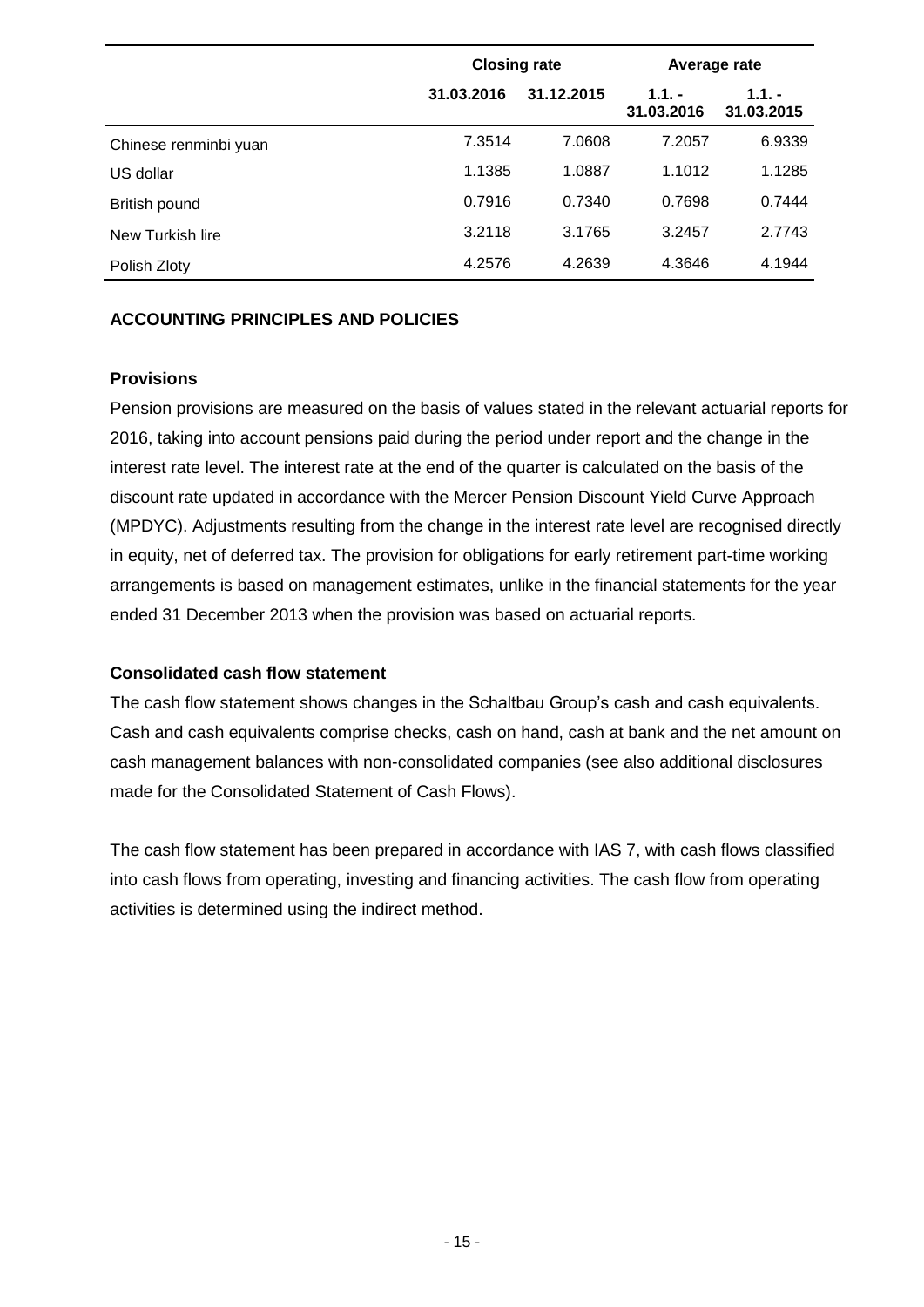#### **ANALYSIS OF SELECTED ITEMS REPORTED IN THE FINANCIAL STATEMENTS**

| in € 000           | $1.1 - 31.03.$                                | 2016   | 2015   |
|--------------------|-----------------------------------------------|--------|--------|
| Wages and salaries |                                               | 34,701 | 30,828 |
|                    | Social security, pension and welfare expenses | 6,452  | 5,973  |
|                    |                                               | 41,153 | 36,801 |
| <b>EMPLOYEES</b>   |                                               |        |        |
|                    |                                               | 2016   | 2015   |
| <b>Employees</b>   |                                               | 2,780  | 2,480  |

### These employee figures show the weighted average for the period under report (including trainees, executives and board members).

#### **Results from investments**

**PERSONNEL EXPENSE / EMPLOYEES**

The **result from at-equity accounted investments** includes the Group's share of earnings for the current financial year of BoDo Bode-Dogrusan A.S. and Albatros S.L. (January - March 2015: BoDo Bode-Dogrusan A.S., Albatros S.L. und Rail Door Solutions Ltd.).

#### **FINANCIAL RESULT**

| in $\epsilon$ 000<br>$1.1 - 31.03$ . | 2016      | 2015     |
|--------------------------------------|-----------|----------|
| Other interest and similar income    | 184       | 73       |
| (of which from affiliated companies) | (84)      | (10)     |
| Interest and similar expenses        | $-1,400$  | $-1,057$ |
| (of which to affiliated companies)   | $(\cdot)$ | $(-)$    |
|                                      | $-1.216$  | -984     |

Interest expenses include  $\epsilon$ 206,000 (1.1. – 31.03.2015:  $\epsilon$  203,000) relating to the interest component of the allocation to the pension provision.

| <b>INCOME TAXES</b>                  |          |          |  |  |  |  |
|--------------------------------------|----------|----------|--|--|--|--|
| in $\epsilon$ 000<br>$1.1 - 31.03$ . | 2016     | 2015     |  |  |  |  |
| Income tax expense                   | $-1,734$ | $-1,882$ |  |  |  |  |
| Deferred tax expense                 | 271      | -593     |  |  |  |  |
|                                      | $-1,463$ | $-2,475$ |  |  |  |  |

Deferred tax assets recognised on tax loss carryforwards were increased, resulting in tax income of € 345,000 (January to March 2015: decreased, resulting in tax expense of € 485,000).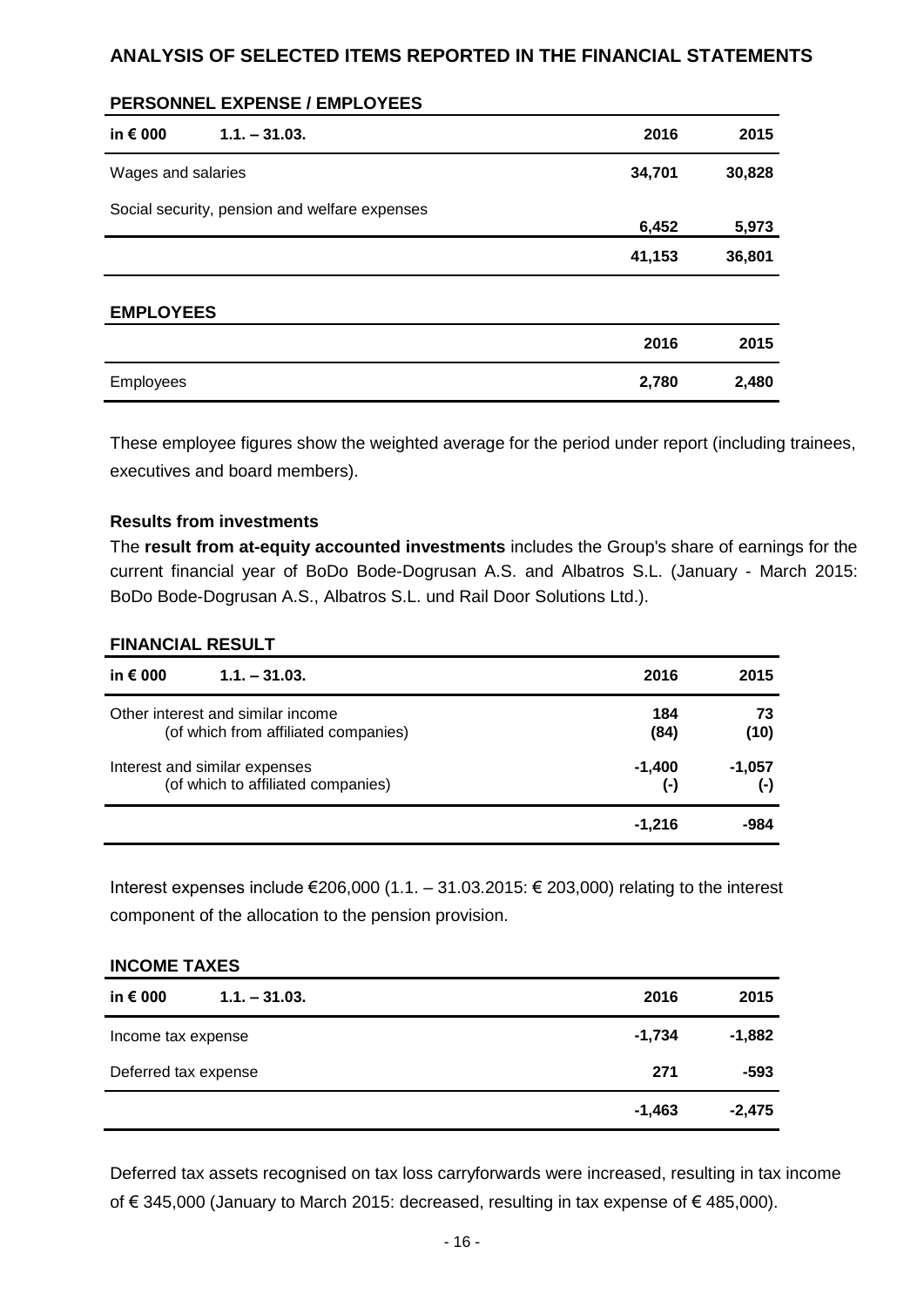#### **NOTES TO THE CONSOLIDATED BALANCE SHEET**

#### **INTANGIBLE ASSETS, PLANT PROPERTY AND EQUIPMENT AND INVESTMENTS**

The **revaluation method** has only been applied for land. The revaluation reserve did not change during the period under report.

#### **INVENTORIES**

| in $\epsilon$ 000                       | 31.03.2016 | 31.12.2015 |
|-----------------------------------------|------------|------------|
| Raw materials, consumables and supplies | 46,867     | 43,344     |
| Work in progress                        | 33,654     | 31,723     |
| Finished products, goods for resale     | 12,577     | 12,441     |
| Advance payments to suppliers           | 288        | 1,121      |
|                                         | 93,386     | 88,629     |

Write-downs totalling € 311,000 (January – March 2015: € 1,018,000) and reversals of impairment losses totalling € 194,000 (January – March 2015: € 0) were recognised on inventories during the period under report. Write-downs on inventories at the end of the reporting period totalled € 19,785,000 (2015: € 20,119,000).

#### **RECEIVABLES AND OTHER ASSETS**

| in $\epsilon$ 000                                                         | 31.03.2016 | 31.12.2015 |
|---------------------------------------------------------------------------|------------|------------|
| Trade accounts receivable                                                 | 105,563    | 109,412    |
| Receivables from affiliated companies                                     | 12,521     | 11,412     |
| Receivables from associated companies                                     | 2,521      | 906        |
| Receivables from entities with which an investment relationship<br>exists | 183        | 213        |
| Income tax receivables                                                    | 492        | 533        |
| Other assets                                                              | 7,868      | 9,038      |
|                                                                           | 129,148    | 131,514    |

Allowances on trade accounts receivable amount to  $\epsilon$  5,732,000 (31 March 2015:  $\epsilon$  6,213,000). Write-downs amounting to € 27,000 (January – March 2015: € 246,000) and reversals of writedowns amounting to € 194,000 (January – March 2015: € 123,000) were recorded against receivables and other assets.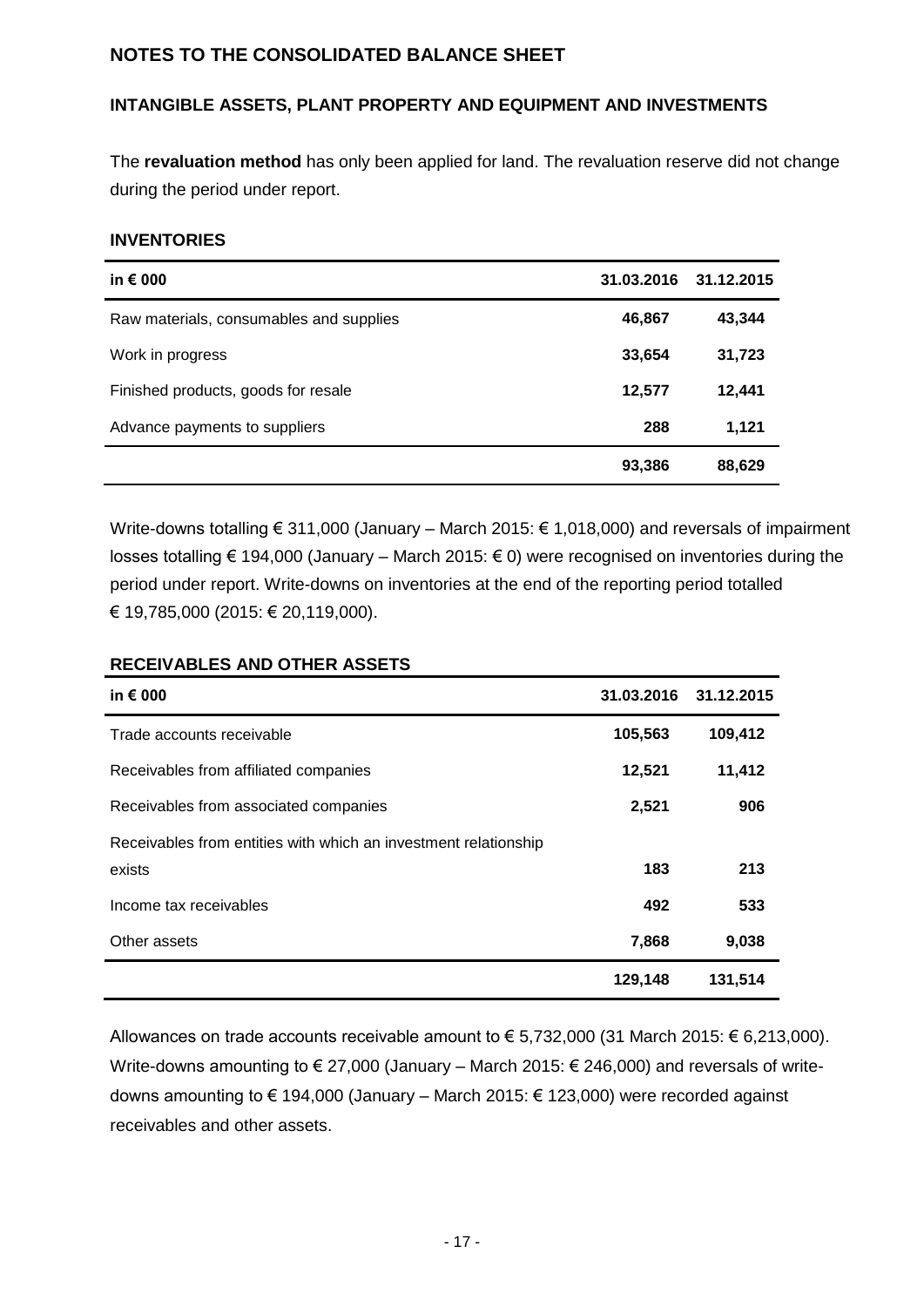#### **CASH AND CASH EQUIVALENTS**

| in $\epsilon$ 000        |        | 31.03.2016 31.12.2015 |
|--------------------------|--------|-----------------------|
| Cheques and cash on hand | 147    | 37                    |
| Cash at bank             | 30,638 | 30,698                |
|                          | 30,785 | 30,735                |

#### **CHANGES IN GROUP EQUITY**

Details relating to the line items presented in the balance sheet are shown in the Statement of Changes in Group Equity.

#### **PROVISIONS**

| in € 000                       | 31.03.2016 | 31.12.2015 |
|--------------------------------|------------|------------|
| <b>Non-current provisions</b>  |            |            |
| Pension provision*             | 39,456     | 37,351     |
| Personnel-related accruals     | 4,134      | 4,040      |
| Warranties                     | 218        | 245        |
| Other provisions               | 346        | 194        |
| Other non-current provisions   | 4,698      | 4,479      |
|                                | 44,154     | 41,830     |
| <b>Current provisions</b>      |            |            |
| Personnel-related accruals     | 9,318      | 7,501      |
| <b>Current tax</b>             | 1,923      | 1,314      |
| Warranties                     | 8,295      | 8,358      |
| Outstanding costs and material | 5,730      | 6,290      |
| Other provisions               | 2,417      | 2,217      |
| Other current provisions       | 18,365     | 18,179     |
|                                | 27,683     | 25,680     |
| Total provisions*              | 71,837     | 67,510     |

A discount rate of 1.8 % (2015: 2.2 %) was used to compute the pension provision. The resulting  $\epsilon$  2,245,000 decrease in the pension provision was recognised directly in equity.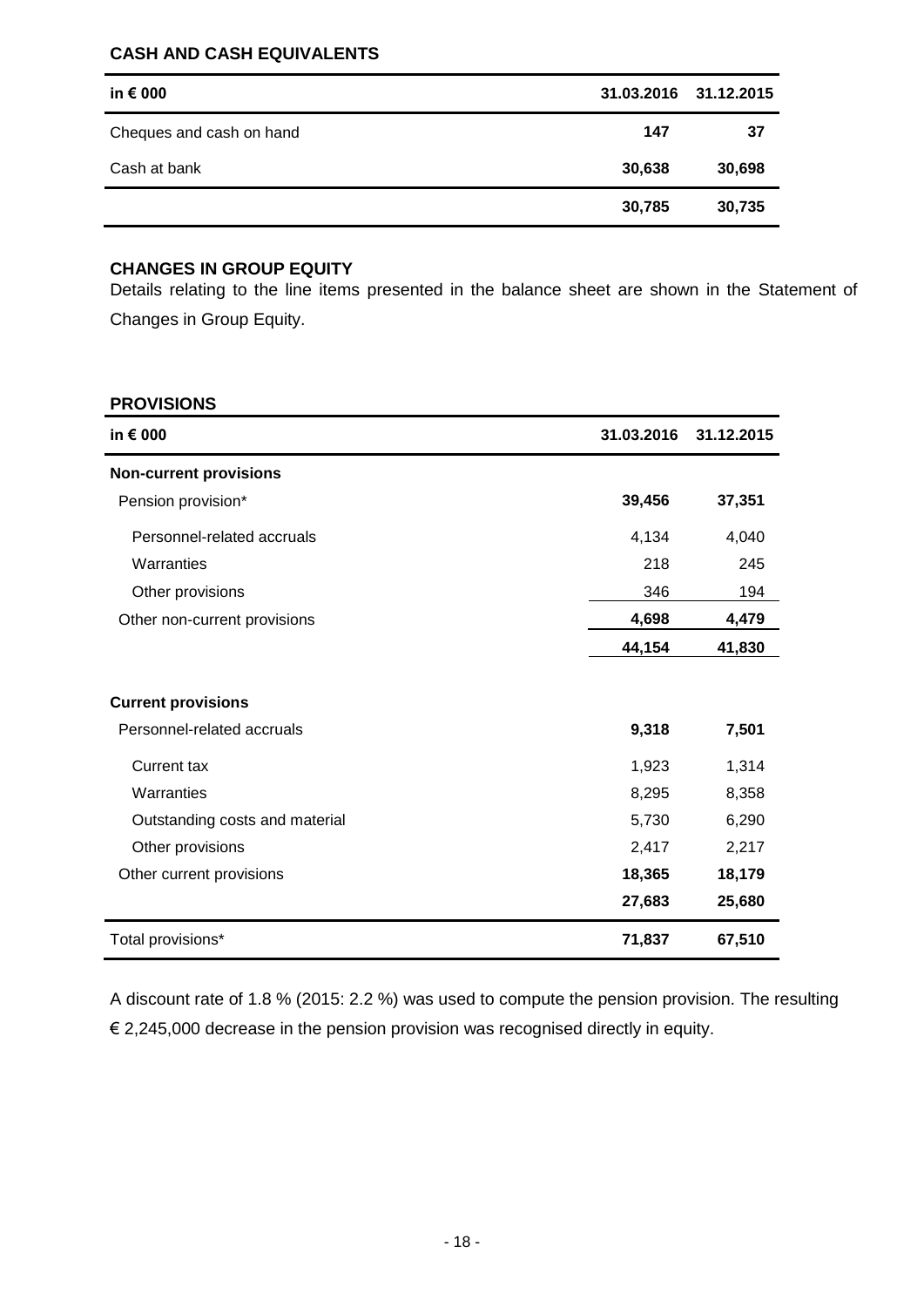#### **LIABILITIES**

| in € 000                            |        | 31.03.2016 | 31.12.2015 |
|-------------------------------------|--------|------------|------------|
| <b>Non-current liabilities</b>      |        |            |            |
| Liabilities to banks                | 87,474 |            | 73,711     |
| Finance lease liabilities           | 16     |            | 16         |
| Other financial liabilities         | 70,438 |            | 70,427     |
| <b>Financial liabilities</b>        |        | 157,928    | 144,154    |
| Other liabilities                   |        | 10,428     | 10,430     |
|                                     |        | 168,356    | 154,584    |
| <b>Current liabilities</b>          |        |            |            |
| Current income tax liabilities      |        | 1,197      | 1,748      |
| Liabilities to banks                | 11,468 |            | 14,104     |
| Finance lease liabilities           | 26     |            | 35         |
| Other financial liabilities         | 2,060  |            | 1,183      |
| <b>Financial liabilities</b>        |        | 13,554     | 15,322     |
| Trade accounts payable              |        | 30,857     | 38,190     |
| Advance payments received           |        | 12,509     | 12,252     |
| Payables to affiliated companies    | 662    |            | 497        |
| Liabilities to other group entities | 315    |            | 478        |
| Negative fair values of derivatives | 1,583  |            | 1,990      |
| Sundry other liabilities            | 19,038 |            | 19,491     |
| Other liabilities                   |        | 21,598     | 22,456     |
|                                     |        | 79,715     | 89,968     |
| <b>Total liabilities</b>            |        | 248,071    | 244,552    |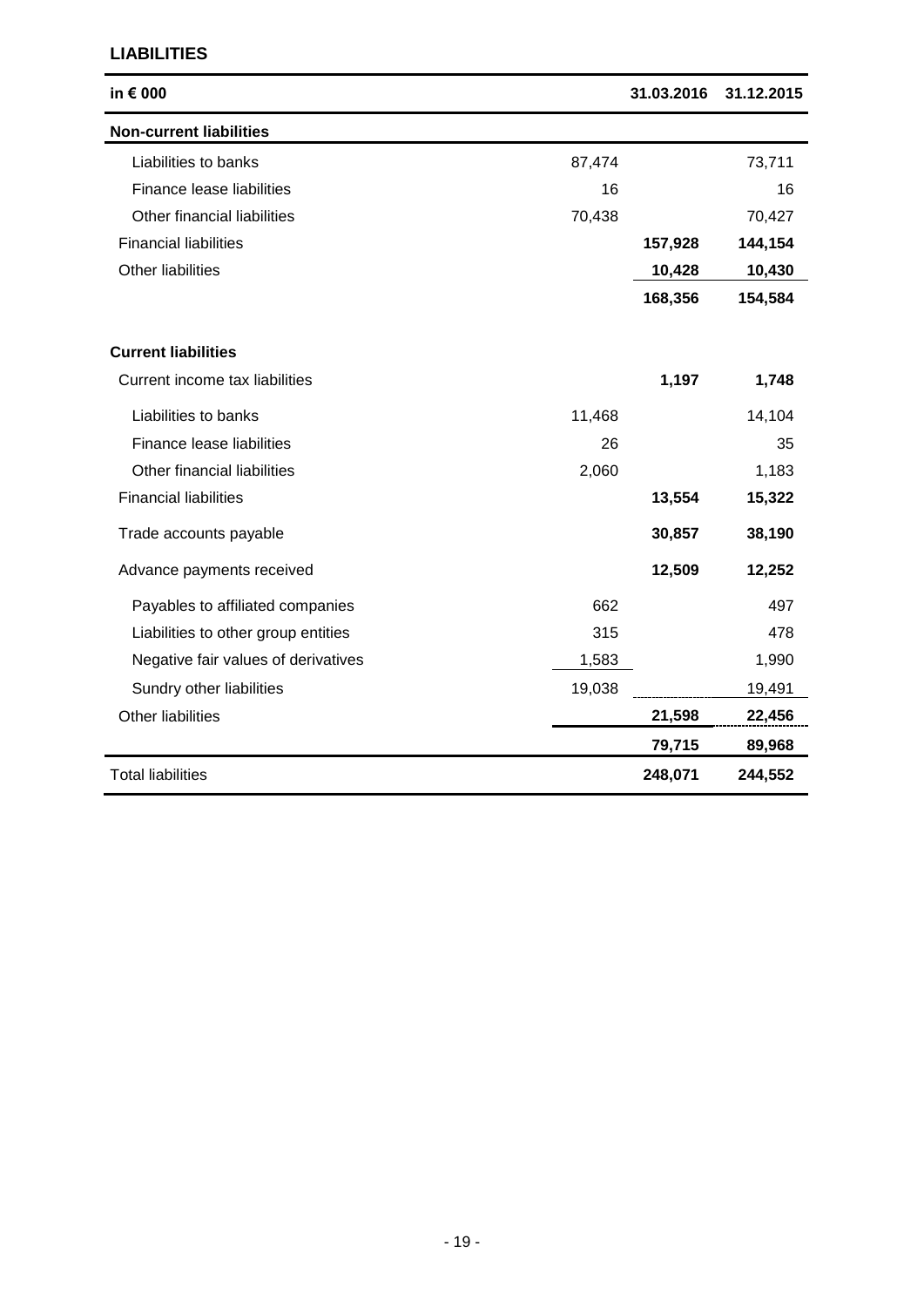#### **PRODUCT-BASED SEGMENT INFORMATION**

| Disclosures in € 000                        | <b>Mobile Transportation</b><br><b>Technology</b> |          | <b>Stationary Transportation</b><br><b>Technology</b> |          |  |  |
|---------------------------------------------|---------------------------------------------------|----------|-------------------------------------------------------|----------|--|--|
| $1.1. - 31.03.$                             | 2016                                              | 2015     | 2016                                                  | 2015     |  |  |
| Order-intake (external)                     | 60,989                                            | 53,991   | 51,858                                                | 42,405   |  |  |
| Sales                                       | 51,100                                            | 52,330   | 31,553                                                | 25,073   |  |  |
| - of which external                         | 50,955                                            | 52,172   | 31,528                                                | 24,957   |  |  |
| - of which with other segment               | 145                                               | 158      | 25                                                    | 116      |  |  |
| External order-book                         | 168,407                                           | 149,980  | 107,632                                               | 93,129   |  |  |
| <b>EBITDA</b>                               | 4,395                                             | 7,056    | $-2,071$                                              | $-1,896$ |  |  |
| Result from operating activities (EBIT)     | 3,296                                             | 6,174    | $-3,192$                                              | $-2,768$ |  |  |
| Result from at-equity accounted investments | $-2,656$                                          | $-1,117$ | 0                                                     | 0        |  |  |
| Other results from investments              | 0                                                 | 0        | 0                                                     | 0        |  |  |
| Interest income                             | 30                                                | 32       | 20                                                    | 40       |  |  |
| Interest expense                            | $-293$                                            | $-282$   | $-477$                                                | -555     |  |  |
| Income taxes                                | $-588$                                            | $-1,074$ | $-240$                                                | $-306$   |  |  |
| Segment result / Group result               | $-211$                                            | 3,733    | $-3,889$                                              | $-3,589$ |  |  |
| Changes in group reporting entity           | $\pmb{0}$                                         | 0        | 0                                                     | 0        |  |  |
| Capital expenditure on investments          | 51                                                | 0        | 246                                                   | 0        |  |  |
| Impairment losses on investments            | 0                                                 | 0        | 0                                                     | 0        |  |  |
| Capital expenditure <sup>1)</sup>           | 1,639                                             | 925      | 1,630                                                 | 1,320    |  |  |
| Amortisation and depreciation <sup>1)</sup> | $-1,099$                                          | $-882$   | $-1,121$                                              | $-872$   |  |  |
| Impairment losses                           | -75                                               | 0        | -12                                                   | $-350$   |  |  |
| Reversal of impairment losses               | $-240$                                            | 116      | 0                                                     | 7        |  |  |
| Other significant non-cash expenses         | $-1,697$                                          | $-2,695$ | $-2,121$                                              | $-2,446$ |  |  |
| Segment assets <sup>2)</sup>                | 171,060                                           | 156,268  | 126,202                                               | 122,057  |  |  |
| Investments accounted for at-equity         | 8,829                                             | 4,892    | $\boldsymbol{0}$                                      | 0        |  |  |
| Capital employed 3)                         | 129,942                                           | 119,104  | 91,926                                                | 88,999   |  |  |
| Segment liabilities <sup>4)</sup>           | 78,258                                            | 77,801   | 99,337                                                | 101,628  |  |  |
| Employees (average as per HGB)              | 1,253                                             | 1,117    | 712                                                   | 687      |  |  |
| EBIT margin <sup>5)</sup>                   | 6.5%                                              | 11.8%    | $-10.1%$                                              | $-11.1%$ |  |  |
| Return on capital employed <sup>6)</sup>    | 10.1%                                             | 20.7%    | $-13.9%$                                              | $-12.4%$ |  |  |

\*\*) = in / on intangible assets and property, plant and equipment<br>\*2) = Balance sheet total<br>\*3) = Working capital (inventories + trade accounts receivable – advance payments received – trade accounts payable) plus non-curr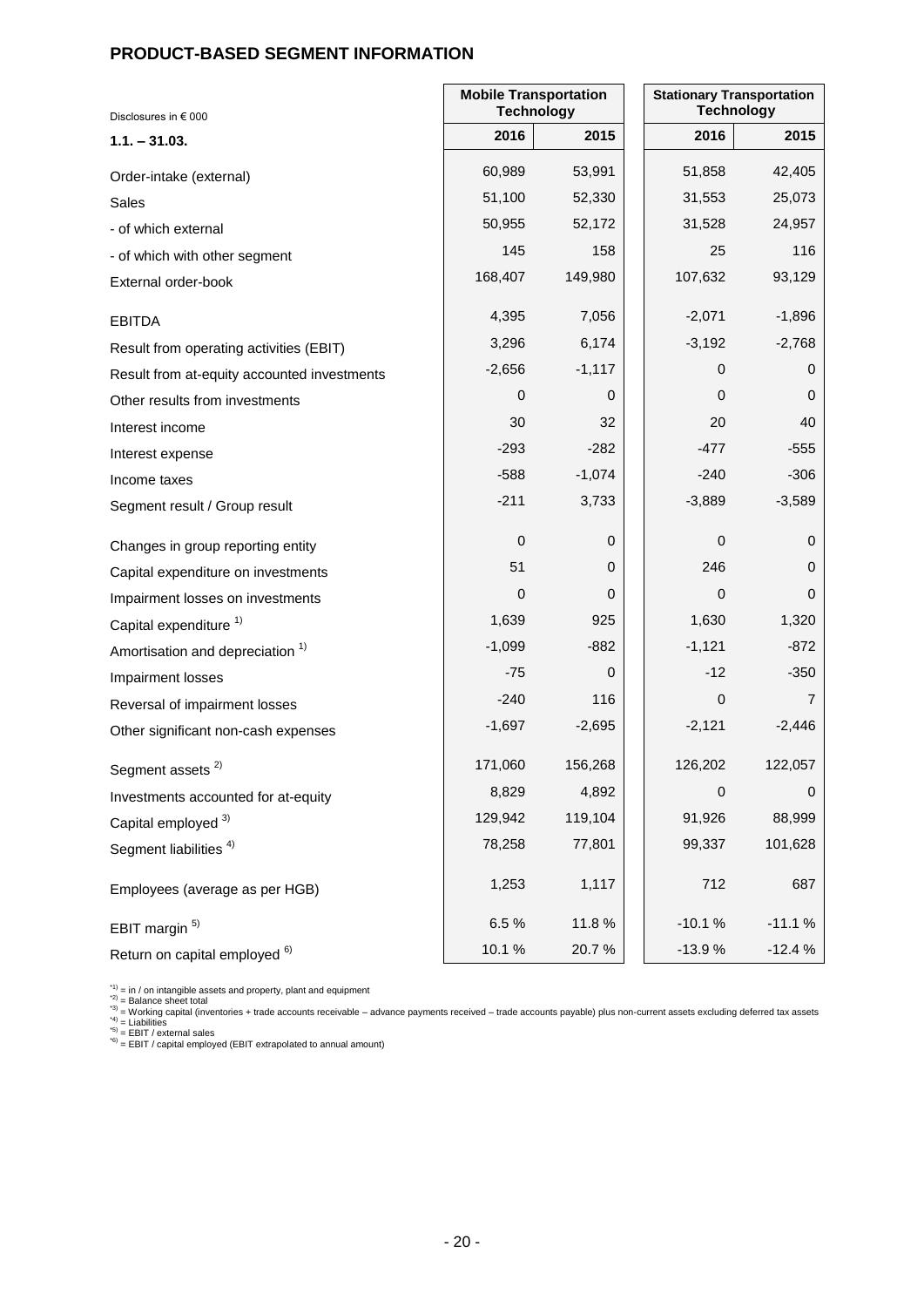| <b>Components</b> |             | Sub-total   |           | Holding,<br><b>Reconciling items</b> |           | <b>Schaltbau Group</b> |                  |
|-------------------|-------------|-------------|-----------|--------------------------------------|-----------|------------------------|------------------|
| 2016              | 2015        | 2016        | 2015      | 2016                                 | 2015      | 2016                   | 2015             |
| 42,645            | 30,820      | 155,492     | 127,216   | 19                                   | 19        | 155,511                | 127,235          |
| 35,132            | 30,497      | 117,785     | 107,900   | $-335$                               | $-452$    |                        |                  |
| 34,947            | 30,299      | 117,430     | 107,428   | 20                                   | 20        | 117,450                | 107,448          |
| 185               | 198         | 355         | 472       | $-355$                               | $-472$    |                        |                  |
| 87,223            | 63,442      | 363,262     | 306,551   |                                      |           | 363,262                | 306,551          |
| 7,345             | 7,585       | 9,669       | 12,745    | $-1,937$                             | $-1,683$  | 7,732                  | 11,062           |
| 5,951             | 6,760       | 6,055       | 10,166    | $-2,049$                             | $-1,777$  | 4,006                  | 8,389            |
| 0                 | 0           | $-2,656$    | $-1,117$  | 0                                    | 0         | $-2,656$               | $-1,117$         |
| $\mbox{O}$        | $\mathbf 0$ | $\mathbf 0$ | 0         | $\pmb{0}$                            | 0         | 0                      | $\mathbf 0$      |
| 15                | 13          | 65          | 85        | 119                                  | $-12$     | 184                    | 73               |
| $-455$            | $-364$      | $-1,225$    | $-1,201$  | $-175$                               | 144       | $-1,400$               | $-1,057$         |
| $-1,062$          | $-902$      | $-1,890$    | $-2,282$  | 427                                  | $-193$    | $-1,463$               | $-2,475$         |
| 4,449             | 5,507       | 349         | 5,651     | $-1,678$                             | $-1,838$  | $-1,329$               | 3,813            |
| 0                 | 0           | 0           | 0         | 0                                    | 0         | $\mathbf 0$            | $\mathbf 0$      |
| $\mathbf 0$       | 0           | 297         | 0         | 0                                    | 2         | 297                    | $\sqrt{2}$       |
| 0                 | 0           | $\pmb{0}$   | 0         | 0                                    | 0         | $\mathsf 0$            | $\boldsymbol{0}$ |
| 566               | 561         | 3,835       | 2,806     | 45                                   | 182       | 3,880                  | 2,988            |
| $-1,394$          | $-824$      | $-3,614$    | $-2,578$  | $-112$                               | $-94$     | $-3,726$               | $-2,672$         |
| $-252$            | $-914$      | $-339$      | $-1,264$  | $\pmb{0}$                            | 0         | $-339$                 | $-1,264$         |
| $-342$            | 0           | $-582$      | 123       | $\pmb{0}$                            | 0         | $-582$                 | 123              |
| $-3,020$          | $-5,136$    | $-6,838$    | $-10,277$ | $-762$                               | $-899$    | $-7,600$               | $-11,176$        |
| 157,019           | 126,945     | 454,281     | 405,270   | 91                                   | $-15,766$ | 454,372                | 389,504          |
| $\mbox{O}$        | 0           | 8,829       | 4,892     | $\pmb{0}$                            | 0         | 8,829                  | 4,892            |
| 117,230           | 95,436      | 339,098     | 303,539   | $-846$                               | $-9,576$  | 338,252                | 293,963          |
| 103,703           | 76,110      | 281,298     | 255,539   | 51,159                               | 19,308    | 332,457                | 274,847          |
| 788               | 653         | 2,753       | 2,457     | $27\,$                               | 25        | 2,780                  | 2,481            |
| 17.0%             | 22.3%       |             |           |                                      |           | 3.4 %                  | 7.8%             |
| 20.3%             | 28.3%       |             |           |                                      |           | 4.7%                   | 11.4 %           |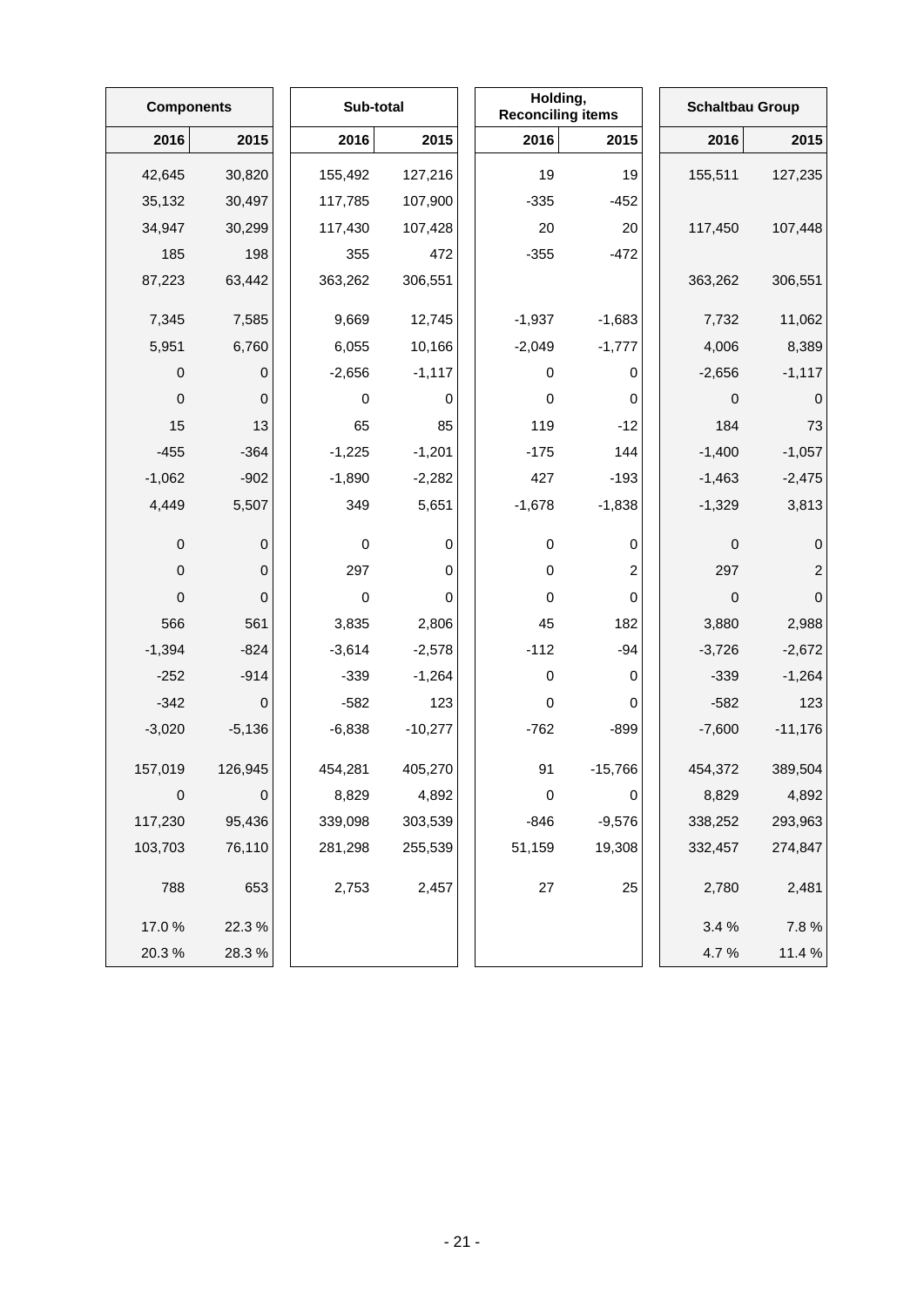#### **SEGMENTS**

The Group's segment designations are product-oriented. The Group's business units are allocated to the segment for which they generate most of their sales. A detailed description of the three segments, "Mobile Transportation Technology", "Stationary Transportation Technology" and "Components" is provided in the Combined Group and Company Management Report in the section "Business activities" and in the Group Interim Management Statement.

The column "Holding company, other consolidation items" comprises the activities of the holding company. This is influenced by the financing function of the holding company for the Group and by the tax group arrangements in place in Germany. These expenses are not recharged to the subsidiaries concerned. By contrast, expenses incurred for providing centralised services (e.g. SAP system costs) are recharged. The financial reporting principles used for segment reporting correspond to those used in the consolidated financial statements.

#### **Reconciliations**

| € 000                                         | <b>Sales</b>      |          | € 000                                                   |            | <b>EBIT</b>        |  |
|-----------------------------------------------|-------------------|----------|---------------------------------------------------------|------------|--------------------|--|
| $1.1.-31.03.$                                 | 2016              | 2015     | $1.1 - 31.03.$                                          | 2016       | 2015               |  |
| Total sales of segments                       | 117,785           | 107,900  | Total EBIT of segments                                  | 6,055      | 10,166             |  |
| Other sales                                   | 894               | 882      | Other EBIT                                              | $-2,061$   | $-1,712$           |  |
| Consolidation                                 | $-1,229$          | $-1,334$ | Consolidation                                           | 12         | -65                |  |
| Sales as per income<br>statement              | 117,450           | 107,448  | EBIT as per income<br>statement                         | 4,006      | 8,389              |  |
|                                               |                   |          |                                                         |            |                    |  |
| € 000                                         | <b>Assets</b>     |          | € 000                                                   |            | <b>Liabilities</b> |  |
| 31.03.                                        | 2016              | 2015     | 31.03.                                                  | 2016       | 2015               |  |
| Total segment assets                          | 454,281           | 405,270  | Total segment liabilities                               | 281,298    | 255,539            |  |
| Other assets excluding<br>deferred tax asstes | 119,803           | 85,881   | Other liabilities excluding<br>deferred tax liabilities | 153,541    | 112,950            |  |
| Deferred taxes                                | 4,242             | 3,956    | Deferred taxes                                          | 339        | $-84$              |  |
| Consolidation                                 | -123,954 -105,603 |          | Consolidation                                           | $-102,721$ | $-93,558$          |  |
| Group assets as per balance<br>sheet          | 454,372           | 389,504  | Group liabilities as per<br>balance sheet               | 332,457    | 274,847            |  |

"Other sales" comprise almost entirely sales recorded at the level of Schaltbau Holding AG for IT services provided to subsidiaries. These sales, together with inter-segment sales, are eliminated on consolidation.

"Other EBIT" comprises mainly expenses recorded at the level of Schaltbau Holding AG for personnel, non-rechargeable materials expenses, other operating expenses and other taxes. "Other assets" relate primarily to receivables of Schaltbau Holding AG from affiliated companies in connection with financing activities. These receivables are eliminated on consolidation along with other inter-segment receivables.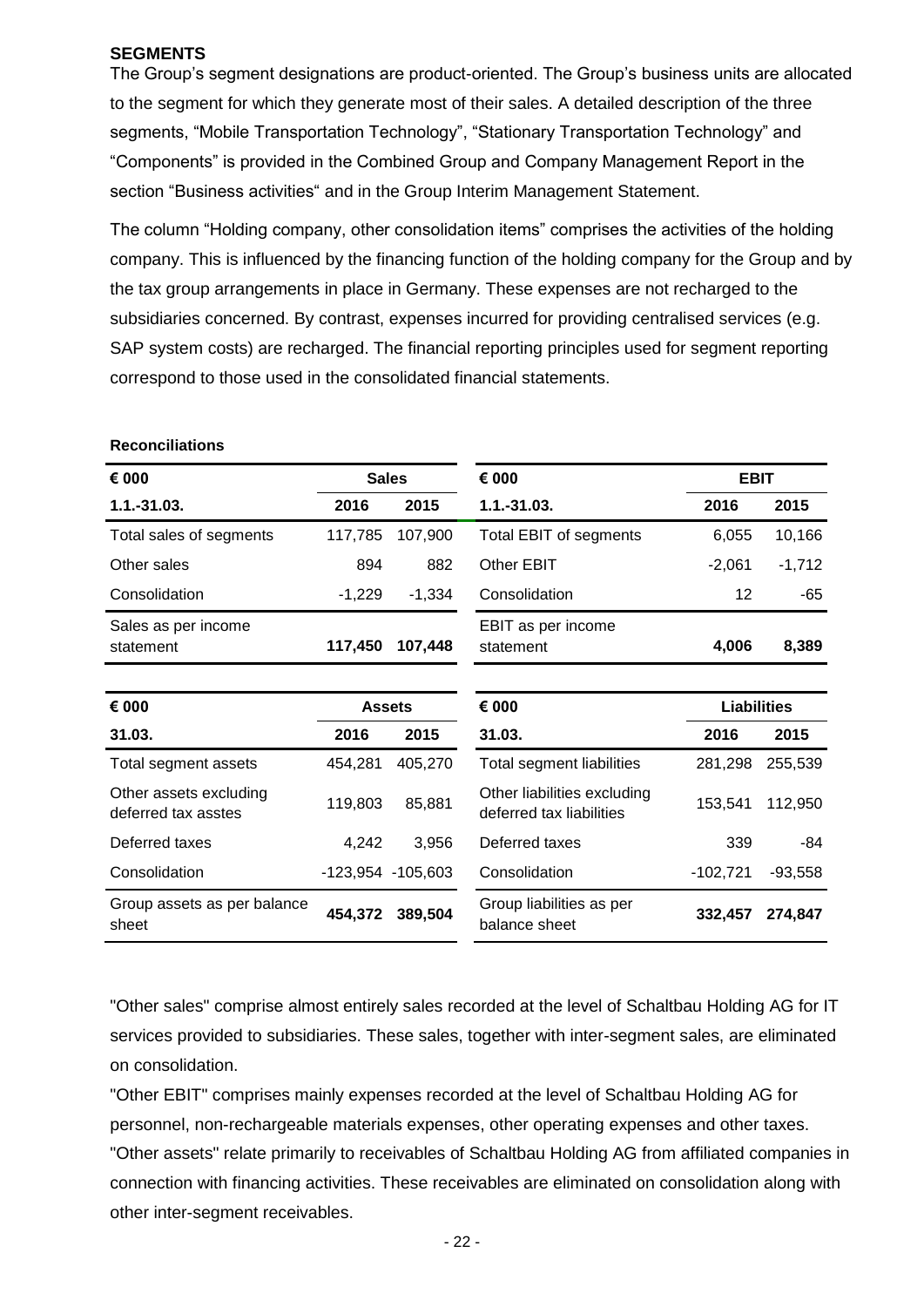"Other liabilities" comprise mainly financial liabilities, pension provisions and payables to affiliated companies recorded at the level of Schaltbau Holding AG. The latter are eliminated on consolidation along with other inter-segment payables.

### **CONSOLIDATED CASH FLOW STATEMENT Composition of cash funds**

Cash funds comprise:

| € 000                               | 31.03.2016 | 31.12.2015 |
|-------------------------------------|------------|------------|
| Cash and cash equivalents           | 30,785     | 30,735     |
| Balance on cash management accounts | 643        | 229        |
|                                     | 31,428     | 30,964     |
|                                     |            |            |
| € 000                               | 31.03.2015 | 31.12.2014 |
| Cash and cash equivalents           | 18,110     | 25,654     |
| Balance on cash management accounts | 700        | 550        |
|                                     | 18,810     | 26,204     |

In addition to cash and cash equivalents, the balance on cash management accounts with nonconsolidated subsidiaries is included. This item is presented in the balance sheet in current other liabilities (payables to affiliated companies).